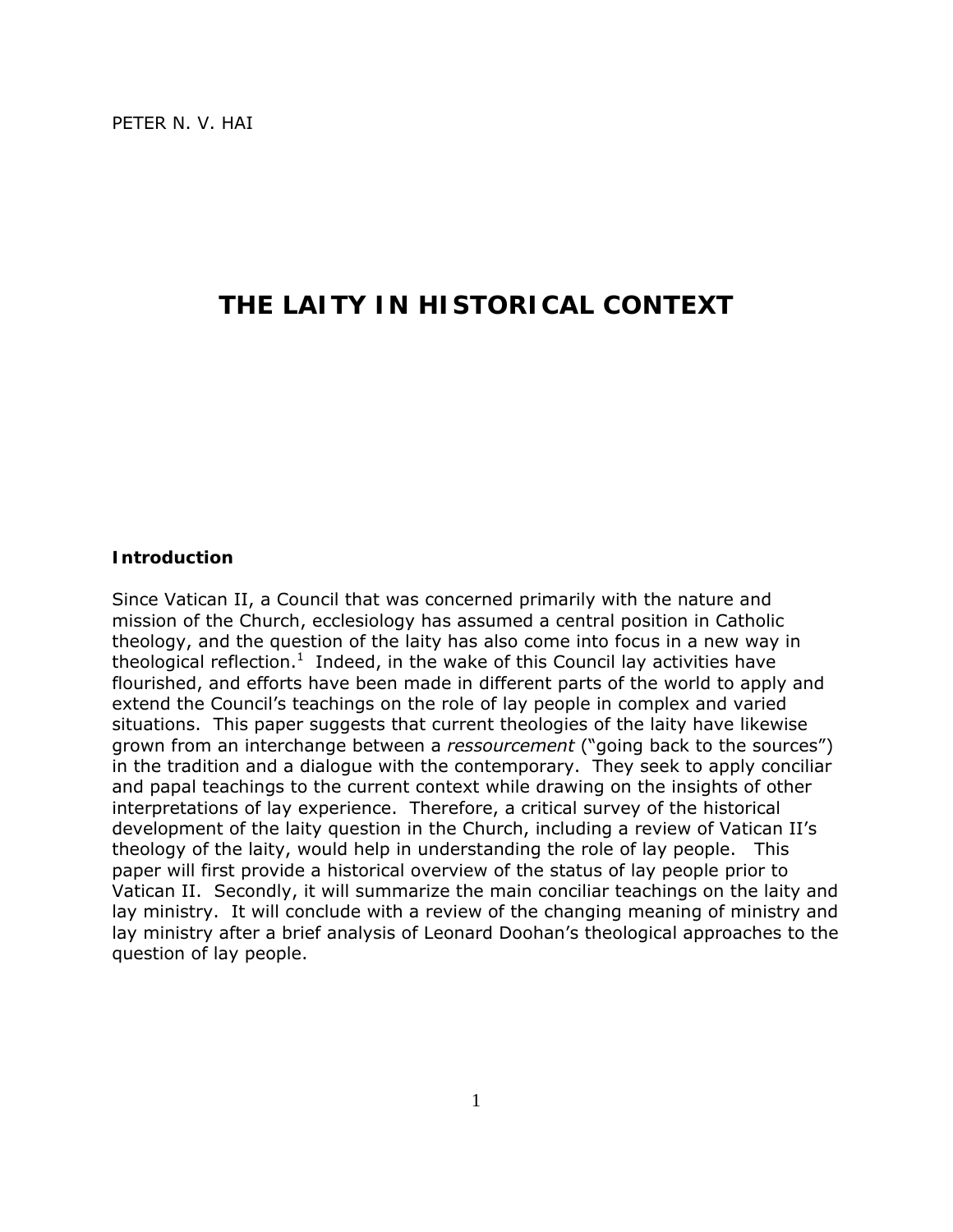# **The Laity before Vatican Council II (1962-1965)**

The terms "lay" and "laity" are derived indirectly from the Greek word *laos*, 2 meaning "people," and early Christian writings often used *laos theou*, "people of God," to refer to the community of the Church. $3$  Originally it had a positive meaning with the New Testament nuance of election and consecration, and was often complemented by references such as "the chosen," "the predestined," "disciples," or "the saints."<sup>4</sup> Clement of Rome (c. 95), in his "Letter to the Corinthians," was the first to employ the Greek word *laikόs*, from which "laity" is more immediately derived, to describe the common, ordinary people in contrast to the officials.<sup>5</sup> This negative usage of the term was subsequently fuelled by three movements in the early Christian community: the "neo-platonism's influence on several Church Fathers, the growth of monasticism and the development of the clerical dimension of the Church."<sup>6</sup> By the second century, when the Church emerged with a more clearly defined and organized hierarchical structure, the laity began to be regarded as inferior to the clergy.<sup>7</sup> From the fourth century when Church structures were similar to political ones, "the subordination of laity became a firm part of Church life.<sup>"8</sup> With the passing of the period of persecutions, early Christians, both lay and clergy, continued to witness to their faith, no longer as martyrs but as hermits, whose monastic lifestyle became "the model of holiness."<sup>9</sup> The laity, already considered secondary to the hierarchy, was now depicted as "having chosen the less perfect way"<sup>10</sup> than the monks, and hence was relegated to the third place, after the clergy and the religious.<sup>11</sup> The inferiority and passivity of the laity continued in subsequent centuries, $^{12}$  crystallized by Gratianus de Clusio's influential statement, "*Duo sunt genera Christianorum*" ("There are two kinds of Christians")<sup>13</sup> and eventually, the Council of Trent (1545-1563) "legitimized the separation between clergy and people."<sup>14</sup> The laity's loss of status and dignity lasted until the Second Vatican Council (1962-1965). $15$ 

# **The Laity and Lay Ministries in the Documents of Vatican II**

At Vatican II, by placing in the People of God the second chapter of *Lumen Gentium* after the first chapter on the mystery of the Church, but before the chapters on the hierarchy, the laity, and the religious, the Council Fathers formally initiated a change in the Church's understanding of the vocation and the mission of lay people. At the beginning of chapter 4 of *Lumen Gentium* on the laity (no. 30), the Council categorically emphasizes the equality of all members of the Church by declaring that "everything that has been said of the people of God is addressed equally to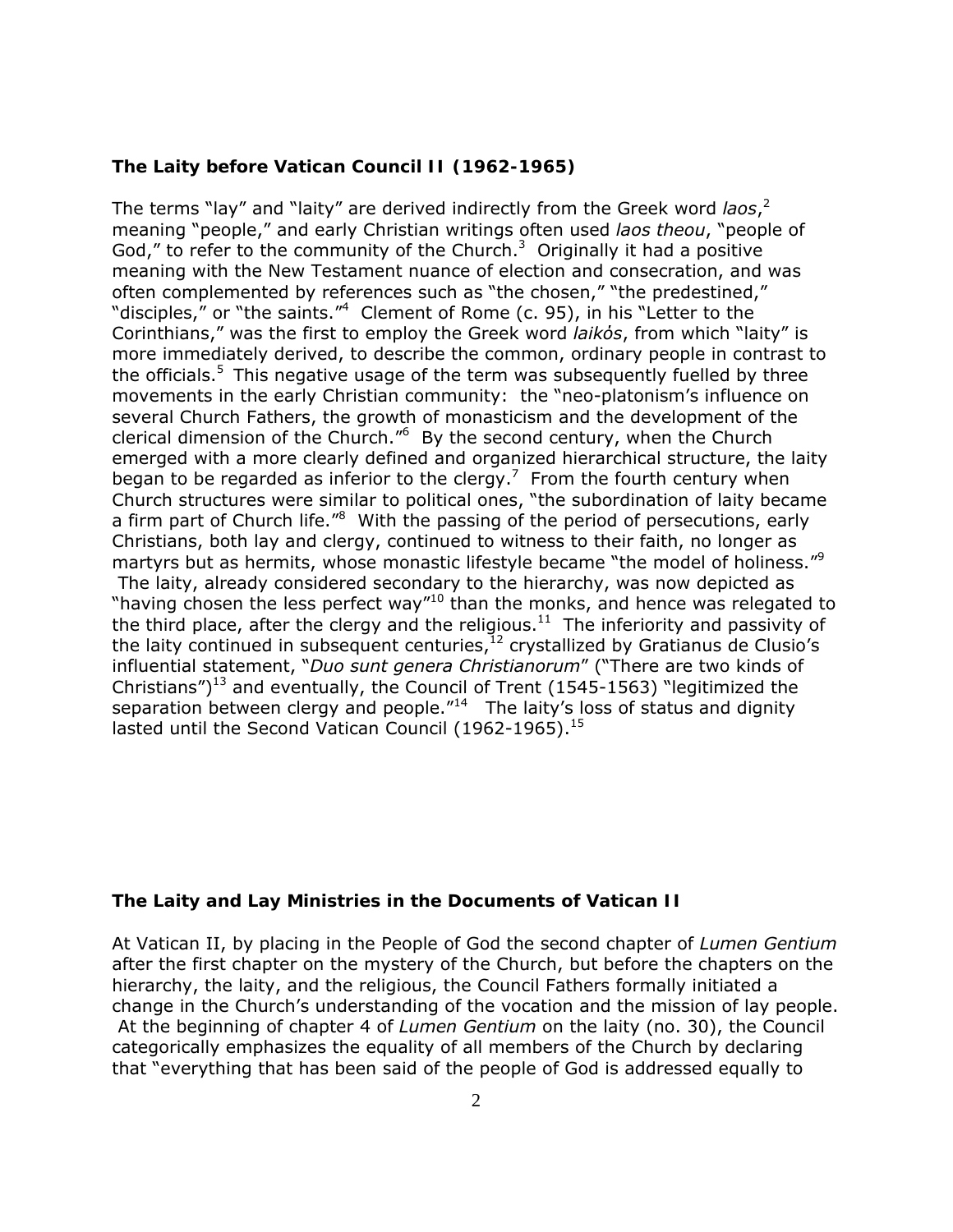laity, religious and clergy."<sup>16</sup> This fundamental equality, $^{17}$  which precedes any differentiation on the basis of diversity of ministries, is based on the sacraments of baptism and confirmation,  $18$  and a common participation in the priestly, prophetic, and kingly mission of Jesus Christ and the Church.<sup>19</sup> The Council provides further clarification. First, the mission of Christ is given to the whole people of God, $^{20}$  and "[i]n the Church there is diversity of ministry but unity of mission."21 *Apostolicam Actuositatem* states clearly that lay people have a "special and indispensable" role in the Church and their mission is exclusive to them.22 Second, *Lumen Gentium* emphasizes the laity's dignity qua baptized, $^{23}$  affirming that every lay person "is at once the witness and the living instrument of the mission of the Church itself," because "inserted as they are in the Mystical Body of Christ by baptism and strengthened by the power of the Holy Spirit in confirmation, it is by the Lord himself that they are assigned to the apostolate. $124$  The laity's mission has two focuses: involvement in the world and its transformation, $25$  and involvement in the Church and its growth.<sup>26</sup> The Council moves on to teach that temporal realities are good in themselves, and underscored the importance of family,<sup>27</sup> work, civic, and social life.<sup>28</sup> It relates the participation of lay people in the threefold mission of Christ primarily to their place in the world, by affirming that the "secular character is proper and peculiar to the laity," and lay people's unique way of sharing in the mission of the Church is to "seek the kingdom of God by engaging in temporal affairs and directing them according to God's will."<sup>29</sup>

The relationship between the laity and the hierarchy and religious was also clarified by Vatican II.30 According to *Lumen Gentium*, the common priesthood of the faithful and the ministerial or hierarchical priesthood "differ essentially and not only in degree", but "each in its proper way shares in the one priesthood of Christ." $31$  However, the Council does not provide "a positive theological definition of the laity, but rather a description of and an outline of their functions."32 The 1983 *Code of*  Canon Law,<sup>33</sup> which was developed based on the theological insights of Vatican II,<sup>34</sup> gives a broader concept of lay people, defining them as the Christian faithful (*Christifideles*) who are not in holy orders.35 Therefore, canonically speaking, the term laity also includes the unordained religious. In the *Codex*, the term "Christ's faithful" includes not only the laity but also the clerics,  $36$  who never cease to be the Christ's faithful. The *Codex* divides the Church into two groups: lay and cleric. *Lumen Gentium*, on the other hand, divides the church into three groups: lay, cleric, and religious.<sup>37</sup>

In the documents of Vatican II, the terms "minister" and "ministry" occur over two hundred times but only nineteen of them apply to the activity of lay people.<sup>38</sup> A detailed study of these usages shows a clear progression in the Council's understanding of lay ministry, initially with an *ad intra* focus and subsequently as ad extra activities of everyday Christian life.<sup>39</sup>

The first usage occurs in the Constitution on the Sacred Liturgy, *Sacrosanctum Concilium* (nos. 29, 112, 122), where lay people were accepted as liturgical ministers and their ministry relates to the *munus sanctificandi* (office of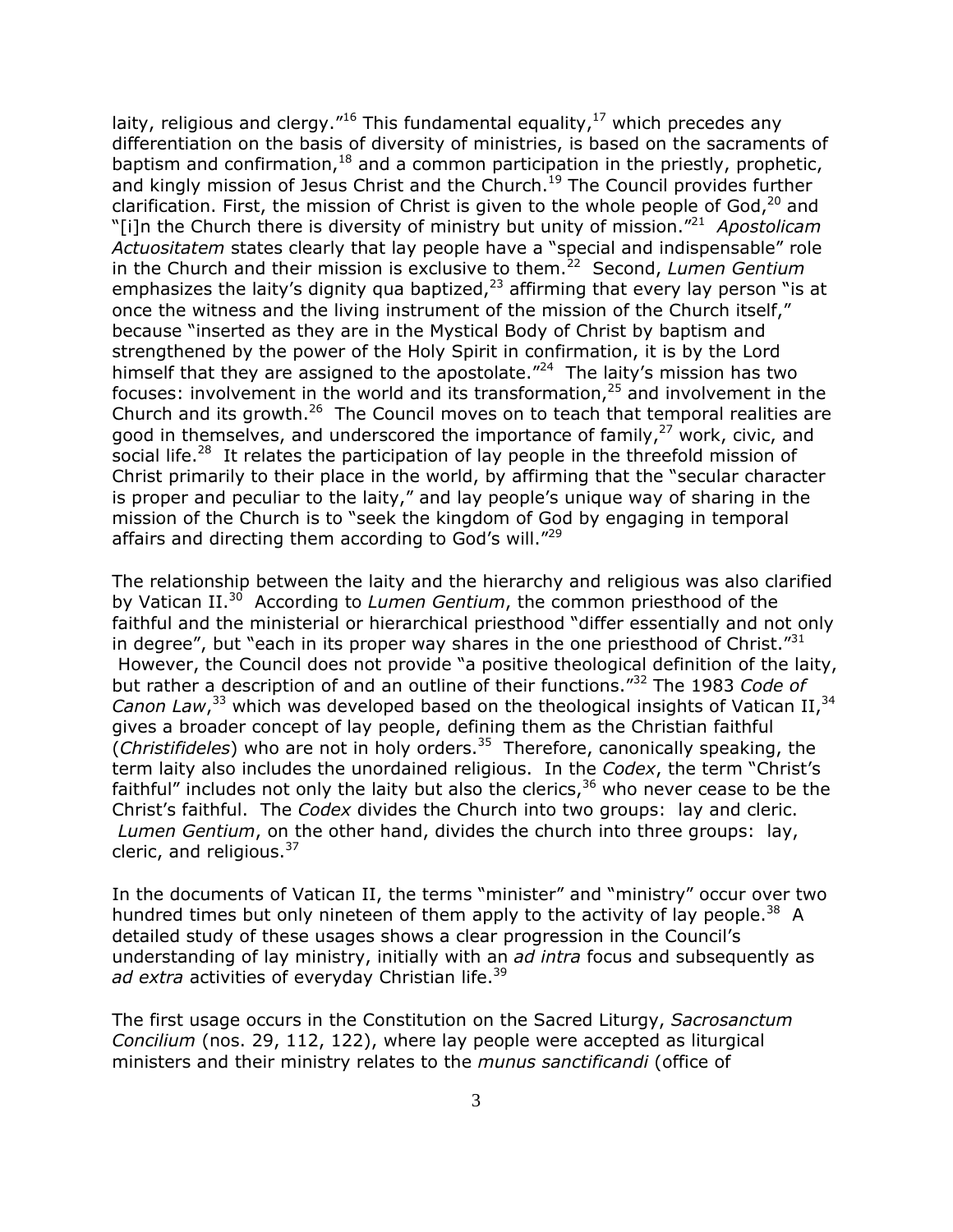sanctifying).40 In the Degree on the Pastoral Office of Bishops, *Christus Dominus* (no. 33), ministry is used to refer to the laity's participation in the diocesan curia sharing the *munus regendi* (office of governing) of the bishop. According to the Declaration on Christian Education *Gravissimum Educationis* (e.g., no. 7), lay people who teach Catholic children attending non-Catholic schools are said to exercise a true ministry by continuing the *munus docendi* (office of teaching) of the hierarchy. In contrast to the preceding documents, *Apostolicam Actuositatem* and *Ad Gentes* apply the term lay ministry to both activity within the Church—in fulfilment of the hierarchical *munera* (offices), and work carried out in the world—in fulfilment of the *munera* (tasks) of the people of God. *Gaudium et Spes*, the last conciliar document, considers the everyday activity of human life as ministry (e.g., no. 38).

| Lumen Gentium                                     |           | Apostolicam  |          |  |
|---------------------------------------------------|-----------|--------------|----------|--|
|                                                   |           | Actuositatem |          |  |
| Frameworks                                        |           | Framework    |          |  |
| The<br>Common<br>Priesthood<br>of the<br>Faithful | Priestly  | Ad intra     | Ad extra |  |
|                                                   | Prophetic |              |          |  |
|                                                   | Pastoral  |              |          |  |

|  |  | Figure 1. Vatican II's Theology of the Laity: Three Frameworks |
|--|--|----------------------------------------------------------------|
|  |  |                                                                |

Figure 1 provides a graphic summary of Vatican II's theology of the laity. Of the three frameworks proposed by the Vatican Council, the first two are by *Lumen Gentium*: (i) The Common Priesthood of the Faithful and (ii) The Priestly, Prophetic and Kingly Functions, and the third (iii) is by *Apostolicam Actuositatem*, which highlights the role of lay people in the Church (*ad intra*), and their double mission in the world (*ad extra*), namely, the proclamation of the gospel (*Ad Gentes*) and the contribution to the good of all people (*Gaudium et Spes*).

The positive understanding of the identity and role of lay people developed in the documents of Vatican II was the continuation of previous papal teachings such as the epochal statement made by Pope Pius XII in 1946: "The laity are the Church, $141$  and the culmination of preconciliar works on the subject by pioneers such as Yves Congar whose postconciliar writings continued to exercise a great influence on other theological interpreters of lay experience.<sup>42</sup> This theological reflection was developed in dynamic interaction with many different schools of thought. Hence, an overview of other postconciliar interpretations of the laity, like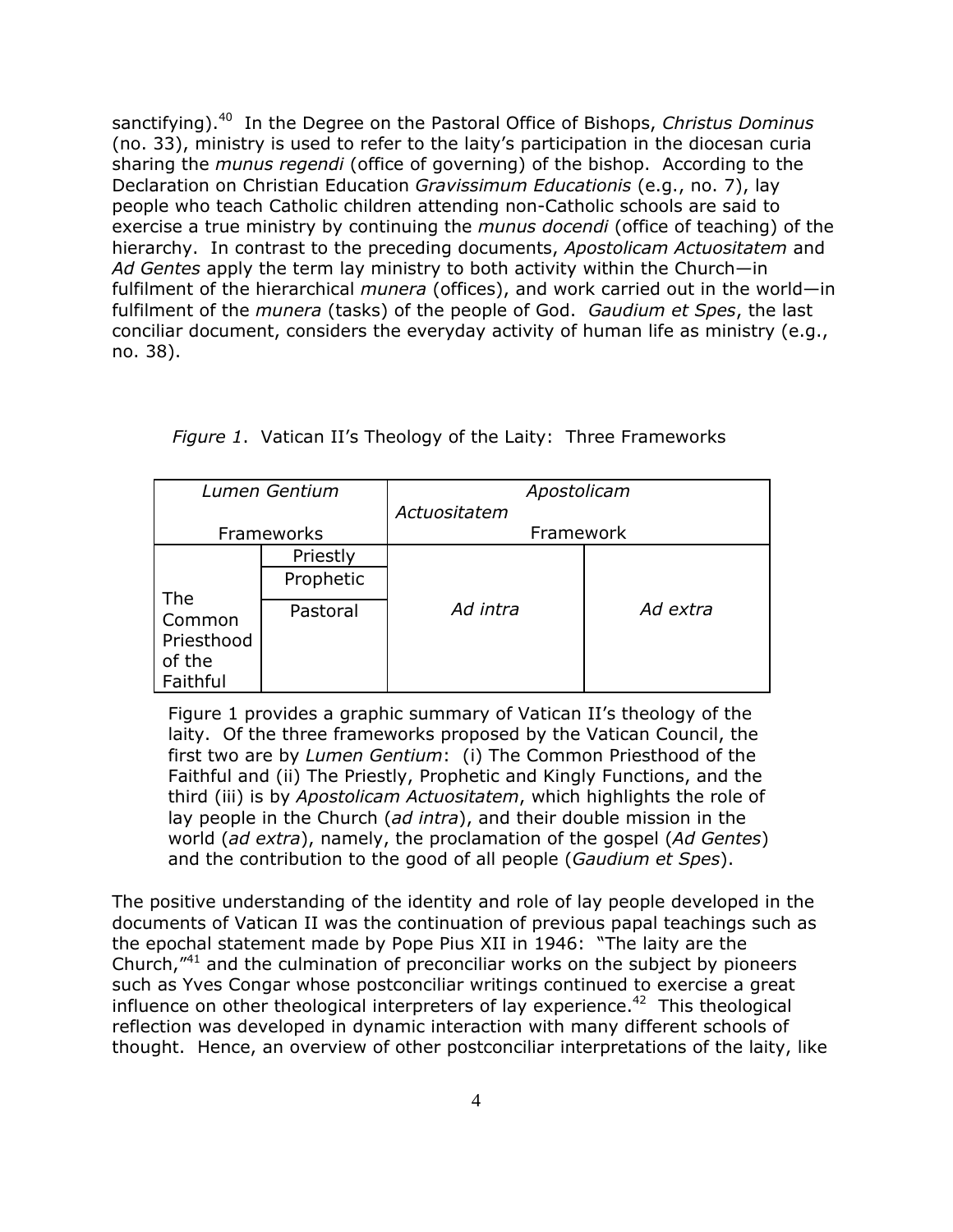the one surveyed by Leonard Doohan, will assist in situating contemporary theologies of the laity in a proper context.

#### **Leonard Doohan's Theologies of the Laity**

According to Leonard Doohan, the motifs of Vatican II's teachings are community,  $incar$ nation, and service.<sup>43</sup> In light of these themes, increased emphasis has been given to the values of lay life and lay mission. Doohan contends that three specific developments of Vatican II have arrested the downward trend in the life and role of the laity that began approximately from the end of the third century. The first is Vatican II's stress on the notion of Church as communion, hence encouraging coresponsibility and collaboration of all members of the Church. The other two developments are linked to the Council's universal call to holiness, and its declaration on the autonomy of the temporal order coupled with the teaching that building a better world is part of God's plan.<sup>44</sup>

For Doohan, five different theologies of the laity exist, which are "often due to separating one of the three conciliar developments from the other two," and each of these theologies of laity is implied in and depends on a particular model of the Church.45

The first theological approach sees the role of the laity being dependent on the hierarchy and their ministry as instrumental to that of the hierarchy. This theological interpretation assumes that only the hierarchy has received a mission and authority from Christ, and therefore, the laity would need the clergy's authorization to participate in the Church's mission.

In Doohan's second approach, lay people appear as an ecclesial presence to the world; being naturally inserted into the temporal order, they have a specific and exclusively proper mission. This school of thought is based on the theological conviction that secular realities are good and valuable in themselves, and an understanding of the Church as the sacrament of the world, in the world, and at the service of the world.

The third approach to lay experience, which Doohan calls a theology of world transformation, is related to, and implicit in, the theology of ecclesial presence. The emphasis here, however, is on the exercise of lay ministries in the world; their role is to change the world and redeem it for the glory of God because the world is at the same time the context of human redemption and in need of redemption.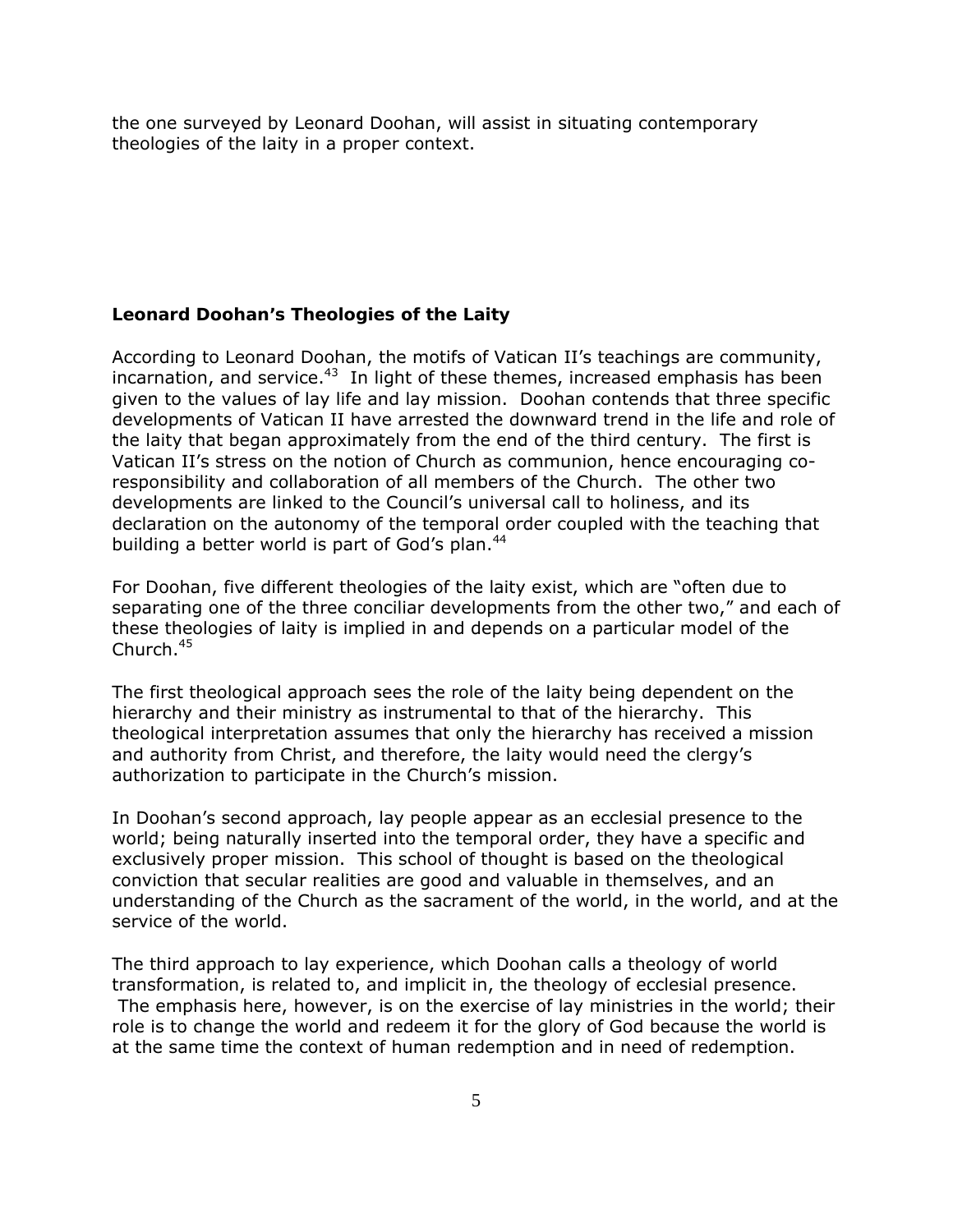This theology postulates that lay people are not only in the world but for the world, emphasizing their social responsibility and their endeavors to eliminate injustices.

Doohan's fourth theological approach advocates a restructuring of the Church based on a new understanding of the role of the laity which derives from an emphasis on the Church as community, on co-responsibility and collegiality, and on mission as a function of the entire Church. Other signs that call for ecclesial restructuring include the development of basic ecclesial communities, an emphasis on the priesthood of the faithful, and the creation of new lay ministries to meet community needs.

His fifth type of theological interpretation is the theology of self-discovery for the laity. This is an exploratory approach undertaken by many lay people who engage in new ministries or participate in new forms of faith sharing. Like many existing religious organizations and spiritual movements, these ministries are situational by nature, being created to respond to a specific need. They are at times ad hoc initiatives but in some ways also life-styles. Lay people discover their specific mission through these experiences, which often lead them to form a different view of their identity and role in the Church.

Doohan believes that each of these five theologies has its inherent strengths and weaknesses.<sup>46</sup> He contends that there has been a growing demand for an approach to the Church that can be readily understood by all laity, and thus proposes the model of the "Church as family."<sup>47</sup> Each of the five models that Doohan explicates above seems to be biased toward either the maximalist or the minimalist tendency. The former considers all lay activities as "ministry" while the latter restricts the word to apostolic activities performed by the ordained, or to ecclesial functions sanctioned by the Church. The following section will further investigate the various meanings of the terms "ministry" and "lay ministry" in contemporary theologies.

# **The Changing Meaning of Ministry and Lay Ministry**

Since the Second Vatican Council, there has been some confusion as to the meaning of the words "ministry" and "lay ministry."<sup>48</sup> The latter term is "definitely a creation of the post-Vatican II church."<sup>49</sup> Both the Council and the 1983 Code of Canon Law never used the term "lay ministry," leaving theologians and local Churches the task of developing their definition. The following section provides a chronological survey of some representative definitions or descriptions of the terms "lay ministry" and "ministry" which have been proposed since the end of Vatican II up to the present time.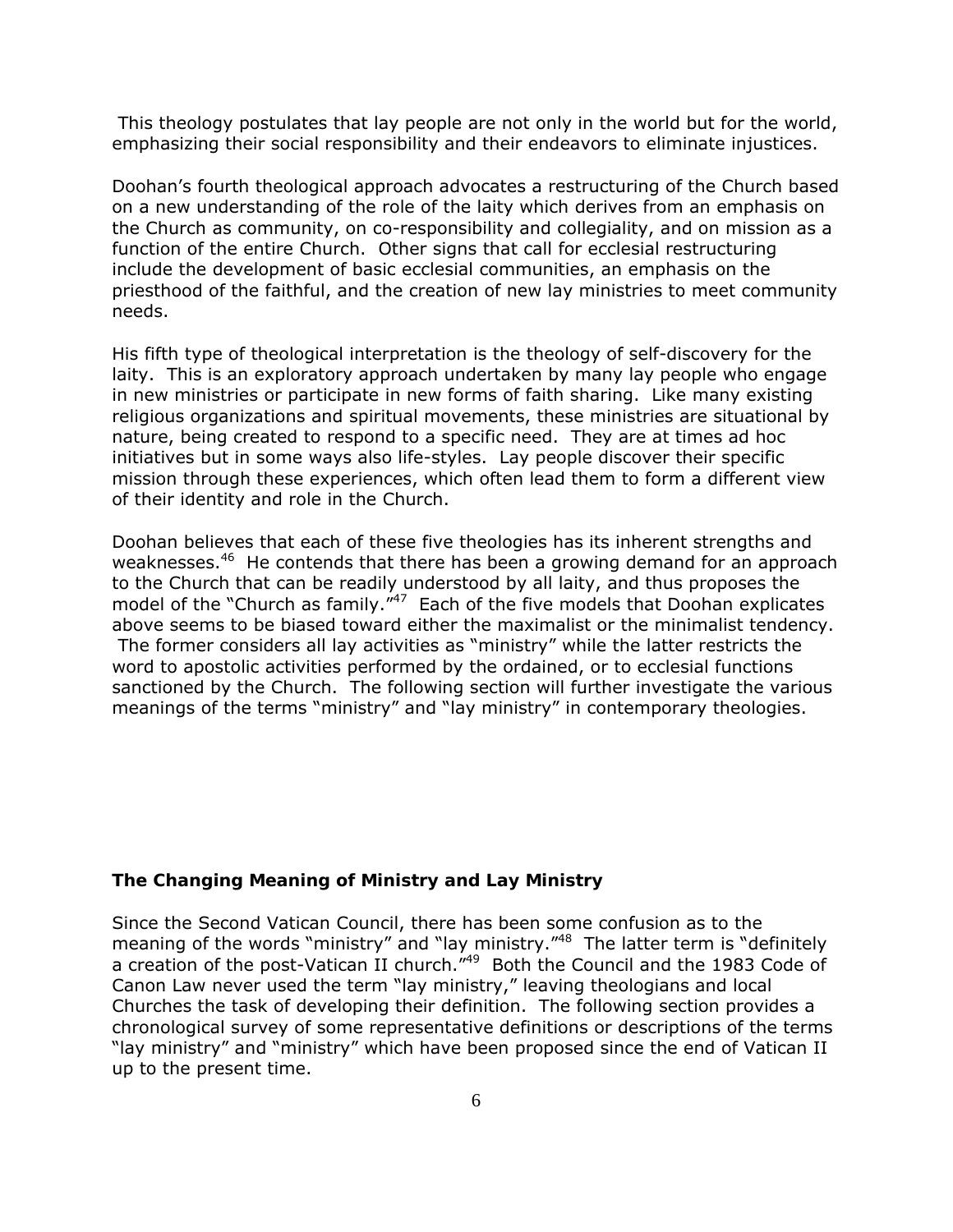According to James Coriden, ministry is "the descriptive term for the whole range of service functions performed within the community of Christian believers, the tasks related to worship and sacrament as well as those which seek to satisfy the gamut of human needs, individual and social."50 In December 1977 a group of Catholic laity and clergy issued "The Chicago Declaration of Christian Concern" arguing that "the involvement of lay people in many Church ministries" was leading to "a devaluation of the unique ministry" of lay people in the world.<sup>51</sup> The group emphasizes that lay people are the Church-in-the world, and their primary ministry is "to transform the world of political, economic and social institutions" through their professional and occupational lives.<sup>52</sup> Just over a year later, the Latin American bishops, continuing the thrust of the Medellin Conference,  $53$  issued the Puebla document (Jan-Feb 1979), which gives a clear approval of the two key elements of the practice of liberation theology—the forming of basic ecclesial communities and the preferential but not exclusive love for the poor. These prelates called on Latin American Christians to perceive "the responsibilities of their faith in their personal life and in their social life" through a process of conscientisation.<sup>54</sup>

In 1982, members of the Faith and Order Commission of the World Council of Churches unanimously approved the historical text *Baptism, Eucharist, and Ministry* recommending that "the Church must discover the ministry which can be provided by women as well as that which can be provided by men."<sup>55</sup> Joseph Komonchak prefers to stress that "the whole Church is the primary minister of Christ in the world," and "the various ministries are the concrete ways in which the Church ... articulates its responsibility for its own self-realization in the world."<sup>56</sup> George Tavard reduces ministry to four functions: "proclamation, worship, education and service."<sup>57</sup> For Thomas O'Meara, Christian ministry is "the public activity of a baptized follower of Jesus Christ flowing from the Spirit's charism and an individual personality on behalf of a Christian community to witness to, serve and realize the kingdom of God."<sup>58</sup> This definition is based on six characteristics which, he argues, constitute the nature of ministry: "Ministry is: (1) doing something; (2) for the advent of the kingdom; (3) in public; (4) on behalf of a Christian community; (5) which is a gift received in faith, baptism and ordination; and which is (6) an activity with its own limits and identity within a diversity of ministerial actions."<sup>59</sup> The 1983 *Code of Canon Law* applies the term ministry to lay activities within the Church in just seven of its 1,752 canons,<sup>60</sup> as "a fulfillment of the hierarchical munera only," and their exercise requires ecclesiastical authorization.<sup>61</sup> In the *Codex*, lay people can participate in common,  $62$  public,  $63$  and under certain conditions, jurisdictional ministry.<sup>64</sup>

Writing two monographs on ministry, Edward Schillebeeckx makes a sharp distinction between the notion of ministry between "the beginning of the first millennium and the end of the second," and proposes "a fourth ministry, alongside the episcopate, presbyterate and diaconate, bestowed by the community of the church and its leaders on pastoral workers."65 In a pastoral letter as Archbishop of Chicago, Cardinal Joseph Bernardin discusses ministry from a functional and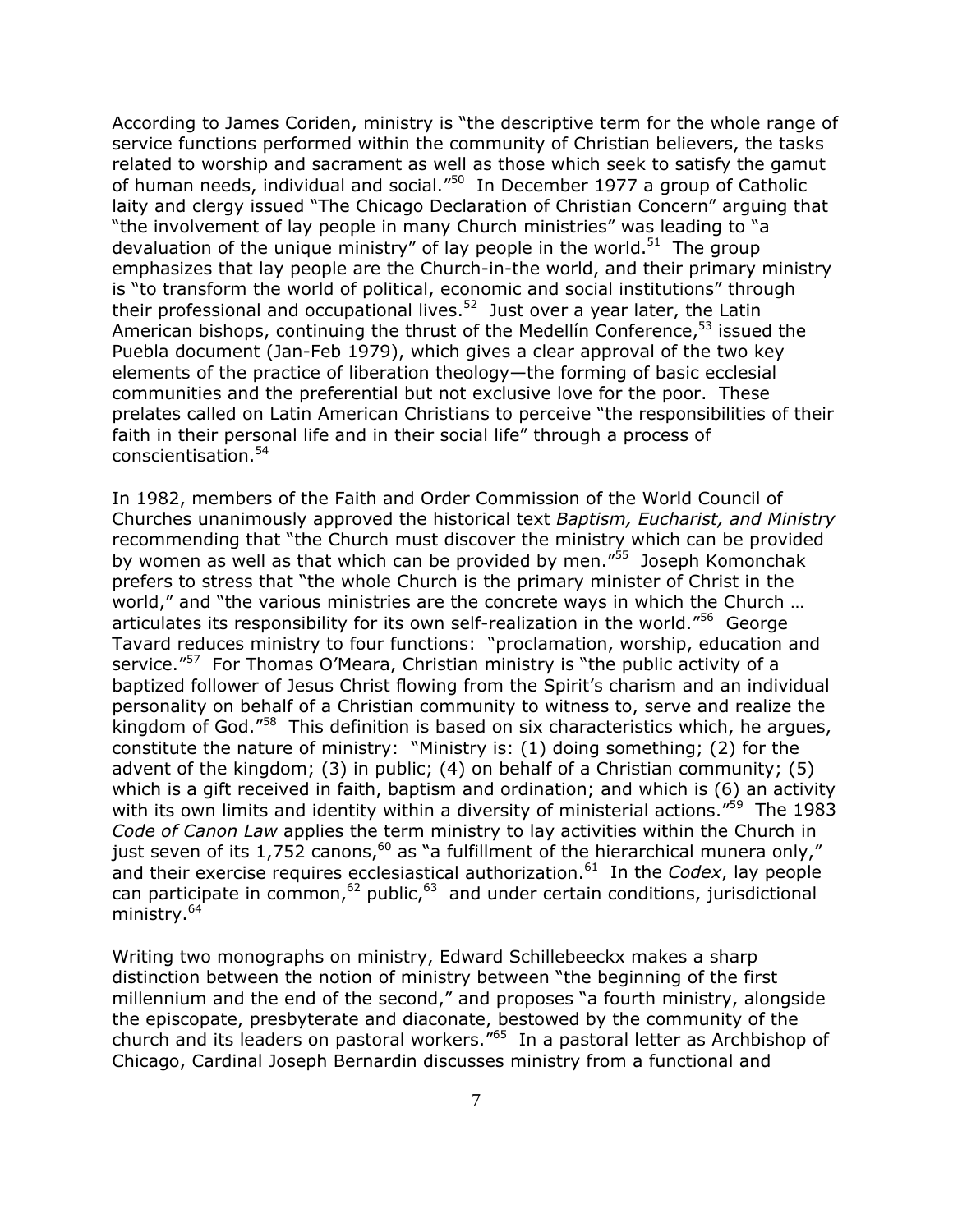relational perspective, and describes it as "a specific activity supported and designated by the Church, which discloses the presence of God in some way in our human situation and empowers us to live more fully in the mystery of God—in communion with God and one another."66

With a focus on caring for society, Robert Kinast believes that "the ultimate significance of the term lay ministry is not to be found in a definition," but in the actual experience of the laity, hence the primary task is not so much to define the term as to interpret it.<sup>67</sup> Sharon Euart expands the usage of the term ministry to include a "common ministry" which does not require ordination or designation, and includes such activities as love of neighbor, evangelization in one's own way, and building up the Church according to one's gifts.<sup>68</sup> For the Cincinnati Archdiocesan Pastoral Council, ministry is "any action of Christian persons which reveals and furthers God's presence in the world on behalf of the church and at the service of those in need."<sup>69</sup> Richard McBrien proposes a working definition of ministry based on four different levels, two being Christian in nature, and two having nothing intrinsically to do with religion.<sup>70</sup>

In *Christifideles Laici*, the Apostolic Exhortation promulgated after the Synod on the Laity in 1987, John Paul II observed that there was "a too-indiscriminate use of the word ministry," and stressed the difference between the ministries derived from the sacrament of orders and those derived from the sacraments of baptism and confirmation, teaching that ministries of the lay faithful find their foundation in the sacraments of baptism and confirmation and they should be exercised in keeping with the laity's secular character.<sup>71</sup> In 1990, John Linnan described ministry as "the public and ecclesially recognized roles of those who in the name of Christ serve the community of believers, assisting them in their efforts to become church, the Body of Christ, so that it can continue the work of Christ in the world."<sup>72</sup> Like John Linnan, Michael Lawler borrowed key elements of O'Meara's definition and viewed ministry as "action done in public, on behalf of the church, as a result of a charism of service, proclaimed, made explicit and celebrated in the church in sacrament, to incarnate in symbol the presence of Christ and of the God whose kingdom he reveals."73

 In a monumental book published in 1993, Kenan Osborne studies the lay ministry question in the Catholic Church over the two millennia of Christian history, highlighting the importance of a "common matrix for all Christians."<sup>74</sup> He proposes three concepts to express this matrix of gospel discipleship, a foundational and primordial basis that is rooted in baptism, confirmation, and the Eucharist,  $75$  and precedes any distinction of cleric/lay or cleric/religious/lay: the people of God, *Christifidelis*, and priesthood of all believers.76 For John Collins, there are two types of ministry: "ministry as lowly diakonia" where "by baptism all Christians are called into ministry, which is an ongoing gift of the Spirit," and "ministry as high diakonia" which is a "responsibility laid upon certain individuals within the church who feel called and are called by the church to proclaim the gospel in word and sacrament."<sup>77</sup>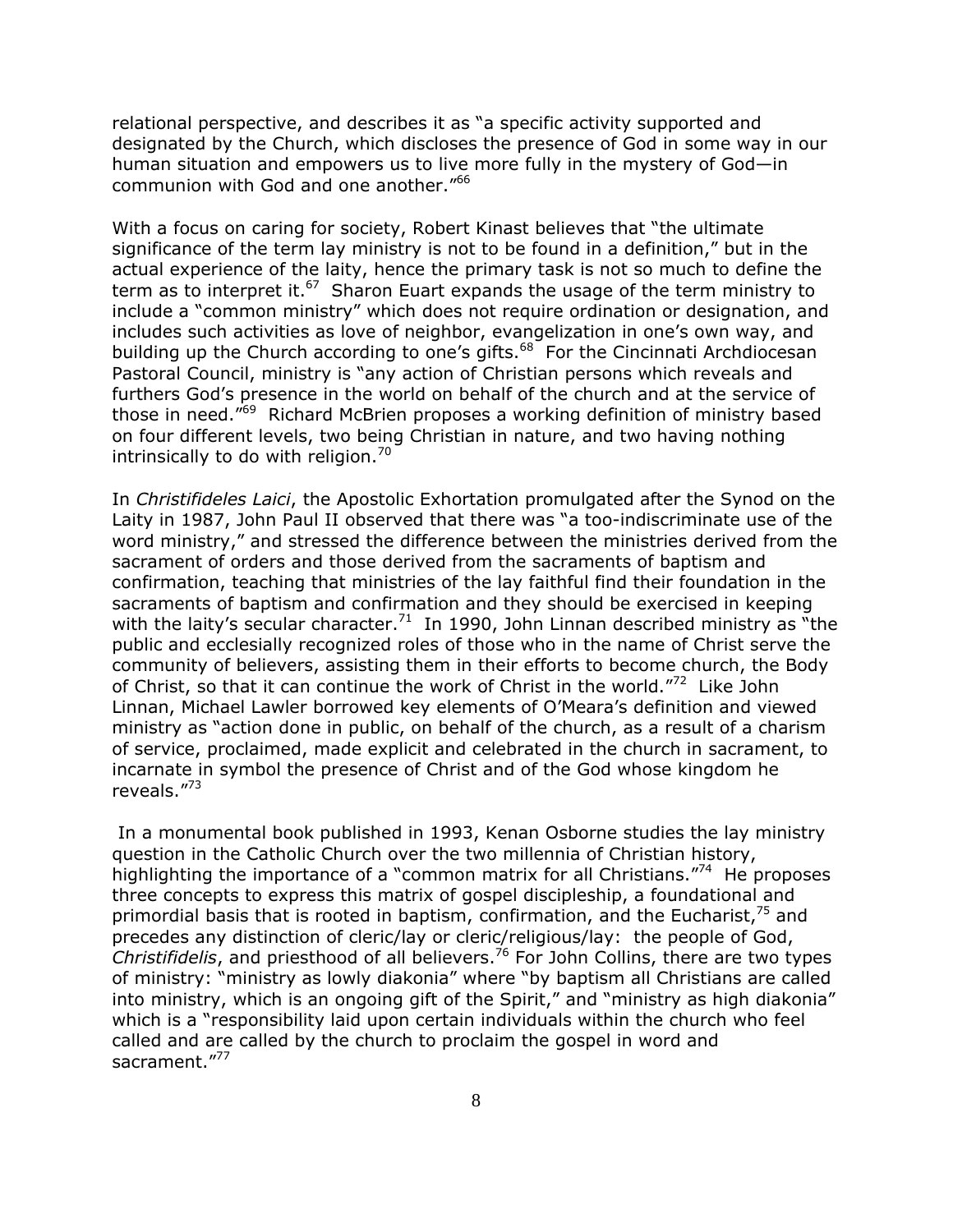In a report issued in 1995, the Bishops' Conference of England and Wales understands ministry "as the service based on baptism and confirmation to which all are called. In this sense it overlaps with, and flows into, mission. It is the forms of life and activity through which the baptized express their discipleship in the various areas of their life; home and family; neighborhood and wider society; parish and diocese."<sup>78</sup> Across the Atlantic Ocean, the U.S. Catholic bishops issued two documents to explain the vocation, mission, and ministry of the laity as four calls—to holiness, to community, to mission and ministry, and to Christian adulthood/Christian maturity.<sup>79</sup> It is of note that in the 1980 statement the U.S. bishops used the term "ecclesial ministers" to describe "lay persons who have prepared for professional ministry in the Church." In the 1995 pastoral letter, they changed the term to "ecclesial lay ministers," listing a broad range of their roles such as cantors, music directors, readers, Eucharistic ministers, altar servers, and activities such as teaching young people and adults, serving in peace and justice networks, in soup kitchens and shelters, in marriage preparation, in bereavement programs, and in ministry to the separated and divorced. The bishops affirmed that "all these actions, when performed in the name of Jesus and enacted under the aegis of the Church, are forms of ministry.<sup>"80</sup> In 1997, eight Vatican dicasteries jointly issued an Instruction, approved *in forma specifica* by Pope John Paul II, examining the distinction between the ministry specific to priests and the ministries of lay people, and giving "directives to ensure the effective collaboration of the nonordained faithful…while safeguarding the integrity of the pastoral ministry of priests."81

Instead of proposing a definition, Zeni Fox suggests five "namings" of ministries: "ministry as sacramental/liturgical, as stewardship of the tradition, as community building, as prophecy and as caring for society."82 Reflecting on the diversity of ministries in a postmodern Church, Meyer-Wilmes argues that ministries "represent the church in society" and defined them as "public functions in and by which the church articulates its specific understanding of itself."<sup>83</sup> Opting for simplicity, Paul Avis contends that ministry "may be best understood as any work for the church that is recognized by the church."<sup>84</sup> In a similar vein, John Ford remarks that "the different uses of the term 'ministry' reflect the multiplicity of forms that ministry has taken in the twenty centuries of Christianity," and "underlying the variety in usage of the term, the reality represents a fundamental aspect of Christian belief and life: ministry is service for others in imitation of Christ."<sup>85</sup>

To conclude our survey of the representative descriptions of the terms "ministry" and "lay ministry," which often overlap in significant ways, it is fitting to make a distinction between ministry and mission: "the latter pertains to the essence of the Church, the former is one of the Church's activities, though indispensable for mission."<sup>86</sup> In this sense, ministry could be seen as "a mission within a mission."<sup>87</sup> Ministry also tends to be *ad intra*, an involvement in the Church and its growth while mission is primarily *ad extra*, an involvement in the world and its transformation.<sup>88</sup>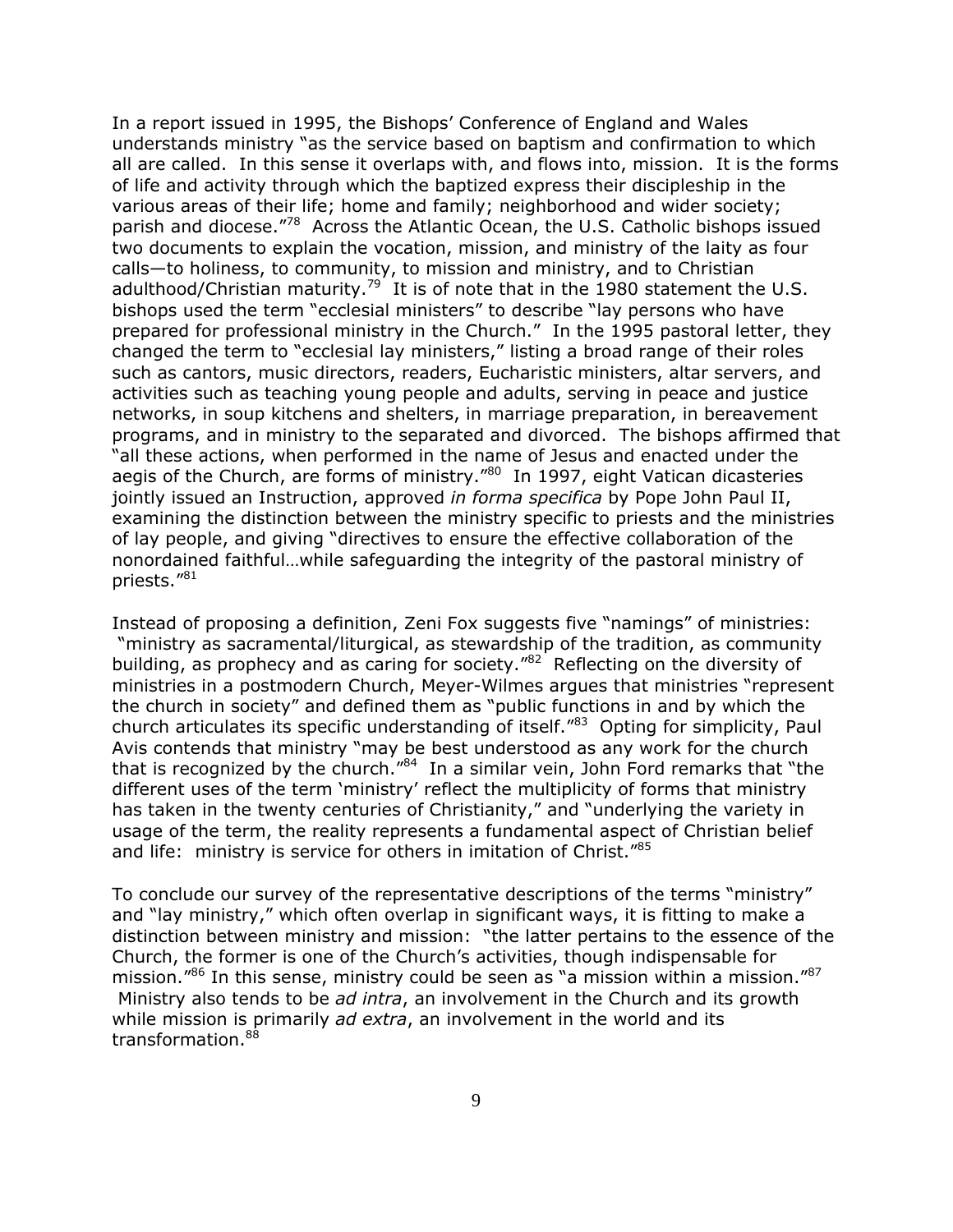### **Conclusion**

This paper has reviewed the question of the laity in history with an emphasis on theological developments after the Second Vatican Council. It examines in particular Leonard Doohan's theological interpretations of lay experience, and the changing meaning of lay ministry. Two conclusions can be drawn from this historical survey. The first is the realization that there was a definitive change in perspective, initiated by Vatican II, whereby lay people are no longer considered to be passive objects of the ministrations of the clergy, but active agents who participate in their own right in the threefold mission of Christ and the Church.

 The second is the recognition of the existence of a multiplicity of lay ministries in the Church. This ever expanding phenomenon necessitates ongoing theological investigations, which in turn will help to clarify the meaning and scope of lay life and lay mission in the Church and in the world.

### **NOTES**

- 1. Avery Dulles remarks that "the status and role of the laity have been at the forefront of discussion in the Catholic Church since Vatican Council II". Dulles, "Can the Word 'Laity' Be Defined?" *Origins* 18, no. 29 (29 December 1988): 470.
- 2. Peter Neuner argues that the concept of laity does not come directly from the term *laos* but from the adjective *laikόs* which means belonging to the people ("*zum Volk gehörig*"). See "Aspekte einer Theologie des Laien," *Una Sancta* 43 (1988): 317.
- 3. Ernst Niermann, "Laity," in *Encyclopedia of Theology: The Concise Sacramentum Mundi*, ed. Karl Rahner (London: Burns and Oates, 1975), 814-5; Leonard Doohan, "Theology of the Laity," in *The Modern Catholic Encyclopedia*,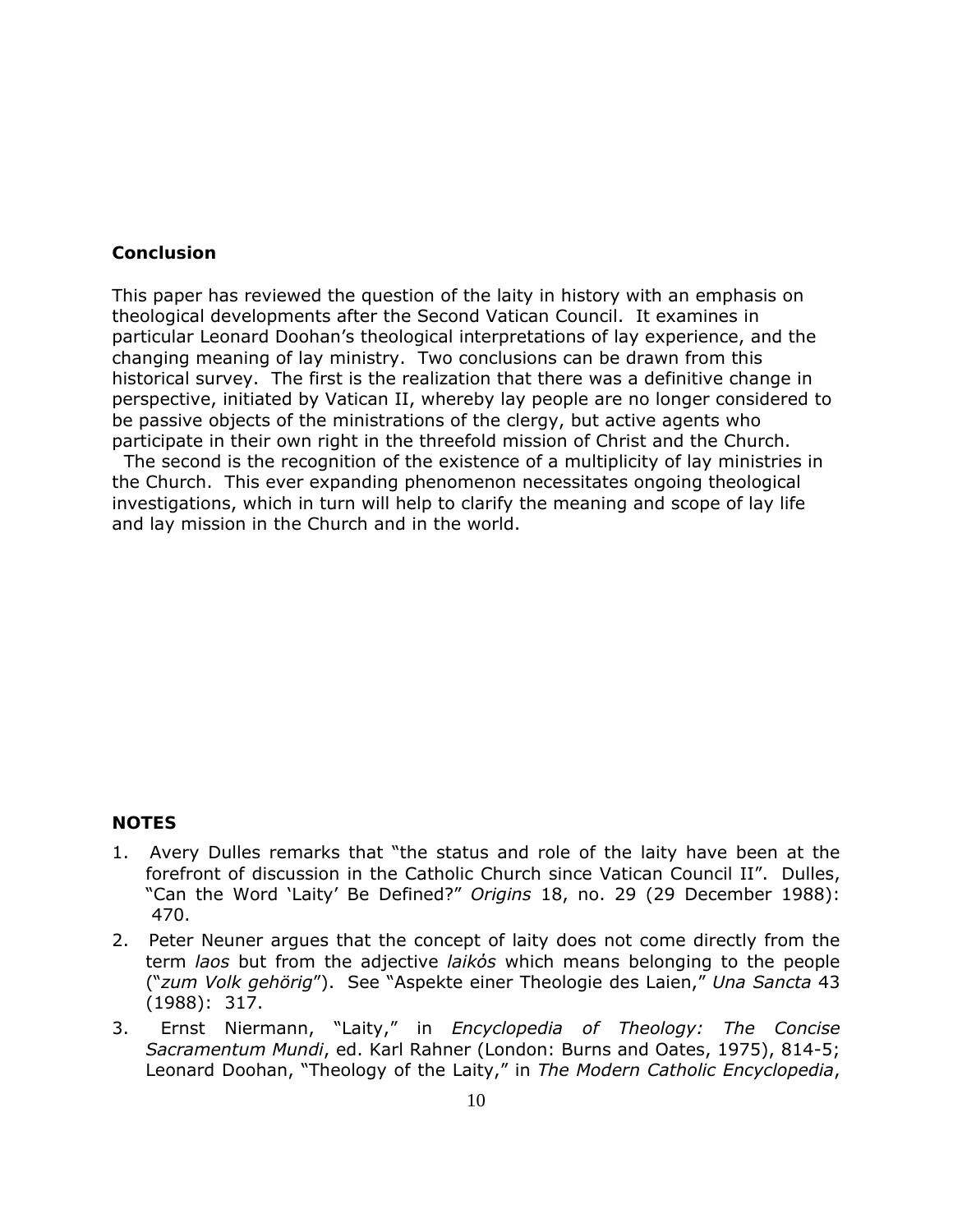ed. Michael Glazier and Monika K. Hellwig (Newtown, Australia: E. J. Dwyer, 1994), 493; idem, "Theology of the Laity," in *The New Dictionary of Sacramental Worship*, ed. Peter E. Fink (Collegeville, Minn.: The Liturgical Press, 1990), 636.

- 4. Walter Kasper, "The Mission of the Laity," *Theology Digest* 35, no. 2 (Summer 1998): 133; A. A. Hagstrom, "Theology of Laity," in *New Catholic Encyclopedia*,  $2^{nd}$  ed., vol. 8 (Detroit: Gale Group in Association with the Catholic University of America, 2003), 290; see also Bernard Sesboüé, *N'ayez pas peur: regards sur l'Eglise et les ministères aujourd'hui* (Paris: Desclée de Brouwer, 1996), 119. Tertullian (circa 160-223), apologist and Father of Latin theology, went much further to state that "*là où il y a trois fidèles, il y a une Église, même si ce sont des laïcs*" (wherever three Christians gather, even if they are lay people, the Church is there"). Ibid.
- 5. See "The Letter of the Church of Rome to the Church of Corinth, Commonly Called Clement's First Letter," in *Early Christian Fathers*, trans. and ed. Cyril C. Richardson et al. (New York: Macmillan Publishing, 1970), 62; Thomas Halton, *The Church*, Message of the Fathers of the Church, ed. Thomas Halton, no. 4 (Wilmington, Del.: Michael Glazier, 1985), 137; Alexandre Faivre, *The Emergence of the Laity in the Early Church*, trans. David Smith (New York: Paulist Press, 1990), 21. I. de la Potterie proved that λαικός was not a biblical term and it had a special meaning: "*le 'peuple' inférieur, en tant que se distinguant de ses chefs*" ("the inferior 'people' as distinct from their leaders"). See "L'origine et le sens primitif du mot 'laïc'," *Nouvelle Revue Théologiqu*e 80 (1958): 840-1. For an excellent summary of this instructive paper, see Friedrich Wulf, "Über die Herkunft und ursprünglichen Sinn des Wortes 'Laie'," G*eist und Leben* 32 (1959): 61-3. For an enlightening account of the debate on the origin of the term *laikos* and the usage of the term *laos*, see Kenan B. Osborne, *Ministry: Lay Ministry in the Roman Catholic Church: Its History and Theology* (New York: Paulist Press, 1993), 18-25. Peter C. Phan observes that "clearly, for Clement, the laity (though he does not use the noun) form a distinct group of people in the church". Phan, "The Laity in the Early Church: Building Blocks for a Theology of the Laity," *Triết Đạo: Journal of Vietnamese Philosophy & Religion* 4, no. 2 (2002): 40. According to Paul Lakeland the word *laikos* "is not found anywhere in the Bible," but "*Laos* … is frequently found in the Bible". Lakeland, *The Liberation of the Laity: In Search of an Accountable Church* (New York: Continuum, 2002), 11. Yves Congar concludes that "there is no distinction between 'lay people' and 'clerics' in the vocabulary of the New Testament." Congar, *Lay People in the Church: A Study for a Theology of Laity*, revised edition, with additions by the author, trans. Donald Attwater (London: Geoffrey Chapman, 1965), 4.
- 6. These three developments gave the "laity the image of second-class citizens because of their involvement with the material world which was thought to make them profane, the equation of holiness with monasticism thus introducing a minimalist approach to lay spirituality, and the introduction of grading or ranking of Church membership that left the laity subordinated and powerless."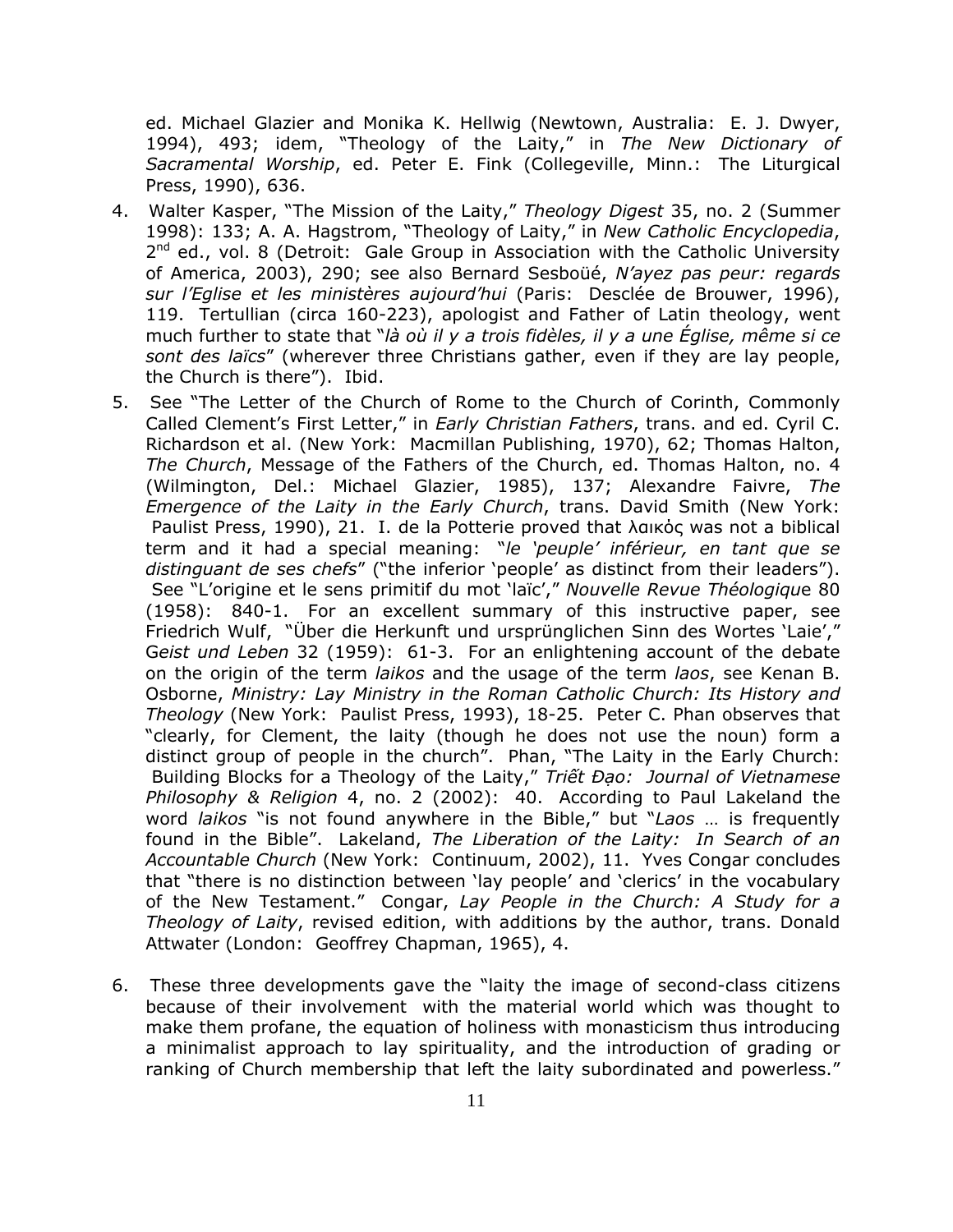See Doohan, "Theology of the Laity," ed. Fink, 636; "Lay People and the Church," *The Way* (July 1992): 169. For Jon Nilson, "Monasticism greatly fostered the sense of a class structure in the Church. Monks were regarded as 'super Christians,' wholly devoted to Christ by their poverty and celibacy…. The role of the ordinary Christian was to support those who served them by contemplation and prayer, that is, to monks and those who presided over them, the ordained." Nilson, "The Laity," in *The Gift of the Church: A Textbook on Ecclesiology in Honour of Patrick Granfield*, ed. Peter C. Phan (Collegeville, Minn.: The Liturgical Press, 2000), 397.

- 7. Doohan, "Theology of the Laity," ed. Glazier-Hellwig, 493. Peter C. Phan notes that "by the middle of the third century, the *difference* between the laity and the clergy gradually becomes the *inferiority* of the former to the latter." Phan, "The Laity in the Early Church," 43; see also Alexandre Faivre, "Naissance d'un laïcat chrétien: les enjeux d'un mot," *Freiburger Zeitschrift für Philosophie und Theologie* 33 (1986): 428.
- 8. Doohan, "Theology of the Laity," ed. Fink, 636; "Lay People and the Church," 169. Faivre, on the contrary, argues that, except for Clement's use of the term "lay" for the first time toward the end of the first century, "[t]he laity appeared for the first time in Christian history at the end of the second century or the beginning of the third." For him, at that time they did not represent all Christian people but comprised only the "baptized believers of the male sex, the 'husband of only one woman,'" and "it was not until the fourth century that the term 'lay' was also applied explicitly to women. From then on, the lay people represented all Christians who were not members of the clergy". Faivre, *The Emergence of the Laity in the Early Church*, 209.
- 9. Doohan, "Theology of the Laity," ed. Glazier-Hellwig, 493.
- 10. Dulles, "Can the Word 'Laity' Be Defined?" 470.
- 11. Doohan, "Theology of the Laity," ed. Glazier-Hellwig, 493.
- 12. J. Gilchrist, "Laity in the Middle Ages," in *New Catholic Encyclopedia*, 2nd ed., vol. 8 (Detroit: Gale Group in Association with the Catholic University of America, 2003), 293.
- 13. See "Decretum Gratiani, Concordia Discordantium Canonum, Decreti Pars Secunda, Causa XII, Quaestio I, C. VII," extracted from *Patrologia Latina Database*, published by Chadwyck-Healey Inc., Disk 5 (2003).
- 14. Doohan, "Lay People and the Church," 169. In his 1906 Encyclical Letter, "*Vehementer*," Pope Pius X taught that "the Church is essentially an *unequal*  society, that is, a society comprising two categories of persons, the Pastors and the flock, those who occupy a rank in the different degrees of the hierarchy and the multitude of the faithful … ; the one duty of the multitude is to allow themselves to be led, and, like a docile flock, to follow the Pastors". Cf. *The Papal Encyclicals 1903-1939*, ed. Claudia Carlen (Raleigh, N.C.: McGrath Publishing, 1981), 47-8. The 1917 *Code of Canon Law* held that "by divine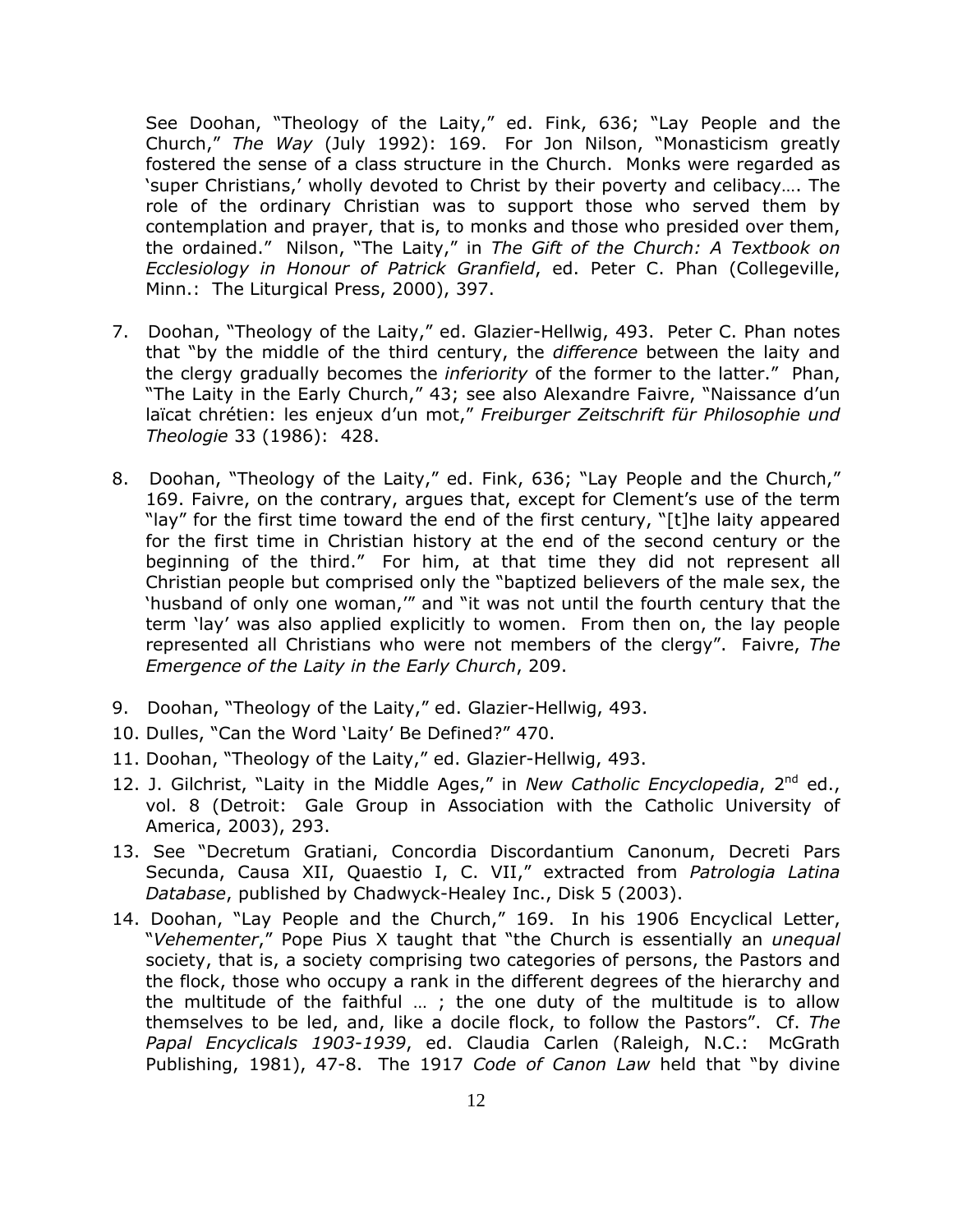institution clergy are distinct from laity in the Church." Cited by Kenan Osborne in *Ministry: Lay Ministry in the Roman Catholic Church*, 41-2.

- 15. In the years immediately prior to Vatican II, several theologians such as Yves M. J. Congar endeavored to redefine the role of the laity. He associated the Christian usage of *laikos* with the Old Testament concept of *laos*, contending that the word 'lay' "properly meant the sacred people in opposition to the peoples who were not consecrated ...." See *Lay People in the Church*, 3. Congar also used the distinction between the structure and the life of the church to enhance the status of the laity, arguing that the clergy belongs to the structure of the Church, while the laity pertains to the life of the Church, which is more central. Ibid., 262.
- 16. Giovanni Magnani argues that "all the general indications given by the conciliar text as it stands when it makes statements concerning the laity, seem more or less to prepare the way for a status of identity between the 'Christian' and the 'layperson' rather than affirming any substantial differentiation." Magnani, "Does the So-Called Theology of the Laity Possess a Theological Status?" in *Vatican II Assessment and Perspectives: Twenty-Five Years after (1962-1987)*, vol. 1, ed. René Latourelle (New York: Paulist Press, 1988), 598.
- 17. *Lumen Gentium*, 32.
- 18. *Lumen Gentium*, 11; *Apostolicam Actuositatem*, 3.
- 19. *Apostolicam Actuositatem*, 2, 10.
- 20. *Lumen Gentium*, 33.
- 21. *Lumen Gentium*, 32-33.
- 22. *Lumen Gentium*, 10, 2-3.
- 23. Hervi Rikhof notes that the dignity of every baptized Christian has two aspects. The first is the Christian's "new being in Christ—in other words, his re-creation or *deification*. The second is that certain functions, tasks, rights and duties are connected with that new existence". Rikhof, "The Competence of Priests, Prophets and Kings: Ecclesiological Reflections about the Power and Authority of Christian Believers," *Concilium* 197 (1988): 59.
- 24. *Lumen Gentium*, 33; *Apostolicam Actuositatem*, 3. The Council employed the Latin verb *inserti* (inserted or incorporated) to refer to the laity's incorporation to the Mystical Body of Christ, and c*onfigurantur* (configured) to describe the priest's configuration to Christ the priest. *Apostolicam Actuositatem*, 3, in *Sacrosanctum Oecumenicum Concilium Vaticanum II, Constitutiones Decreta Declarationes*, Cura et Studio Secretariae Generalis Concilii Oecumenici Vaticani II (Roma: Typis Polyglottis Vaticanis, 1966), 463, 622-3.
- 25. *Lumen Gentium*, 3, 31, 33, 35; *Apostolicam Actuositatem*, 6, 7; *Gaudium et Spes,* 21, in *Vatican Council II: Constitutions, Decrees, Declarations,* vol. 1, ed**.** Austin Flannery, new rev. ed. (Northport, N.Y.: Costello Publishing, 1996).
- 26. *Lumen Gentium*, 31, 33; *Apostolicam Actuositatem*, 10; *Gaudium et Spes*, 92; *Sacrosanctum Concilium*, 11, in *Vatican Council II*.
- 27. *Apostolicam Actuositatem*, 11; *Lumen Gentium*, 35; *Gaudium et Spes*, 52.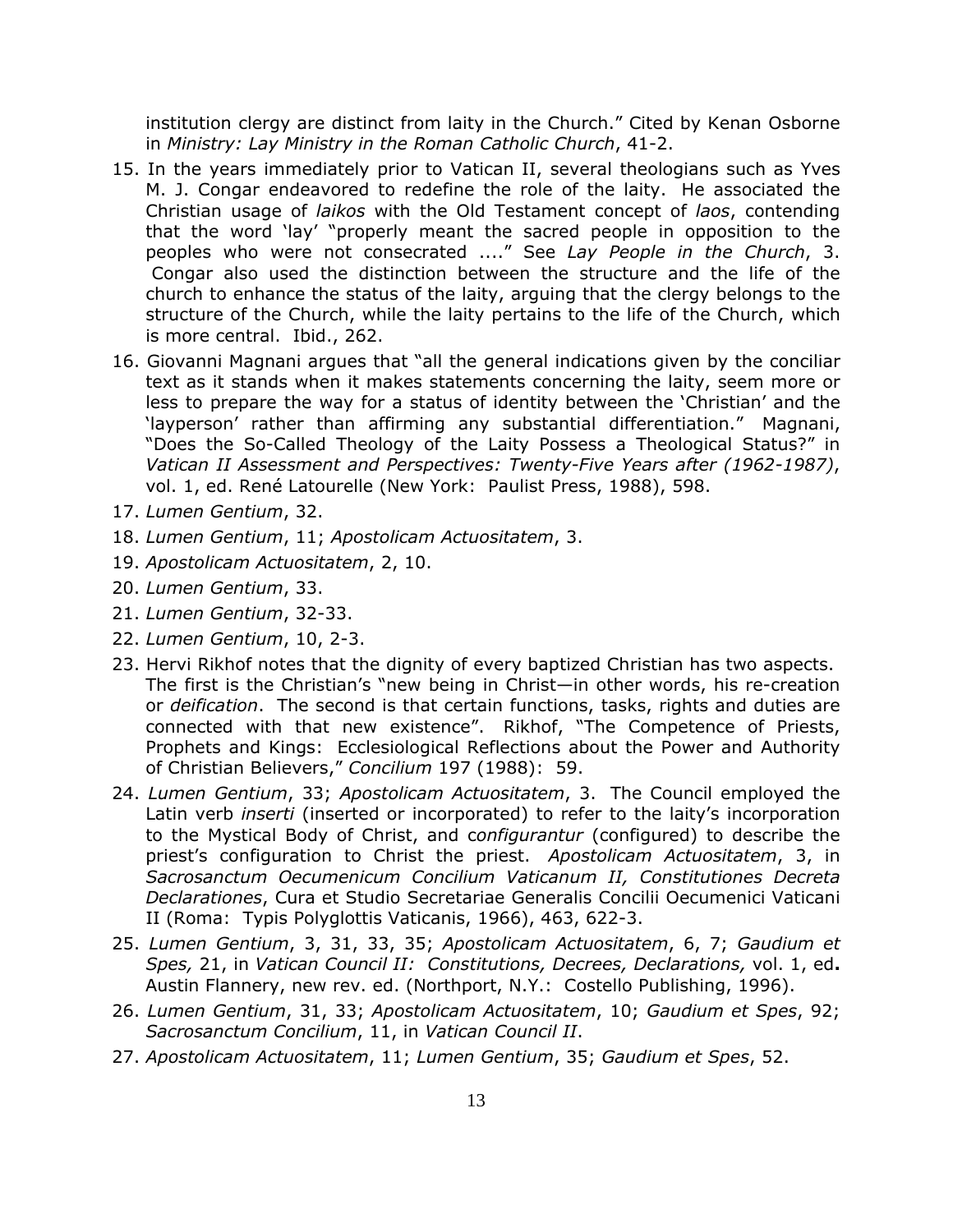- 28. *Apostolicam Actuositatem*, 13-14; *Gaudium et Spes*, 26, 53, 60, 75; *Ad Gentes*, 12, in *Vatican Council II*.
- 29. *Lumen Gentium*, 31.
- 30. *Apostolicam Actuositatem*, 24-25. Angel Anton contends that Vatican II, while emphasizing the baptismal equality of all Christians, did not reconcile "this principle of fundamental equality … between pastors and ordinary believers, to make any inferences about the participation of the laity with full rights, that is to say, with a deliberative and not merely a consultative note, in decision making of various directive organs instituted since the Council at the local and universal levels of the Church." Anton, "Postconciliar Ecclesiology: Expectations, Results and Prospects for the Future," in *Vatican II Assessment and Perspectives: Twenty-Five Years After (1962-1987)*, vol. 1, ed. René Latourelle (New York: Paulist Press, 1988), 428-9.
- 31. *Lumen Gentium*, 10.
- 32. Frederick J. Parrella, "The Laity in the Church," *Catholic Theological Society of America Proceedings* 35 (1980): 273. For Parrella, the description of *Lumen Gentium*, 31 has three essential elements: "(1) in a negative sense, the laity is 'understood to mean all the faithful except those in Holy Orders and those in a religious state sanctioned by the Church'…. (2) In a positive sense, the laity are the 'faithful' who are 'by baptism made one body with Christ and are established among the People of God. They are in their own way made sharers in the priestly, prophetic and kingly functions of Christ.' (3) In a positive light again, what distinguishes the laity from others is 'a secular quality'." Ibid. In his view, "each of these essential elements presents a problem. The first element…defines the laity by what they are not, not what they are. The second element…positively defines the laity but only in a generic sense; what defines the laity also defines the clergy and religious since *all* are baptized, one with Christ and established as the people of God. The third element, the secular quality of the laity which distinguishes them from the clergy and religious, fails to offer a positive definition but merely specifies a function." Ibid. For G. Chantraine, this typological definition has two aspects: the dignity of lay people is determined by the sacrament of baptism, and their place in the Church is made with reference to the ordained and the religious. Chantraine, "Le laïc à l'intérieur des missions divines," *Nouvelle Revue Théologiqu*e 109 (1987): 362.
- 33. *The Code of Canon Law: New Revised English Translation*, prepared by the Canon Law Society of Great Britain and Ireland in association with the Canon Law Society of Australia and New Zealand and the Canadian Canon Law Society (London: HarperCollins, 1997). Hereafter, The 1983 *Code of Canon Law*; the relevant canons are abbreviated to c. and cc.
- 34. In the Bull of Promulgation, Pope John Paul II states that the new Code "can be viewed as a great effort to translate the conciliar ecclesiological teaching into canonical terms." See "Apostolic Constitution," in The 1983 *Code of Canon Law*, xiv. Thomas J. Green notes that "John Paul II emphasized the following key ecclesiological themes as underlying the code: the Church as the people of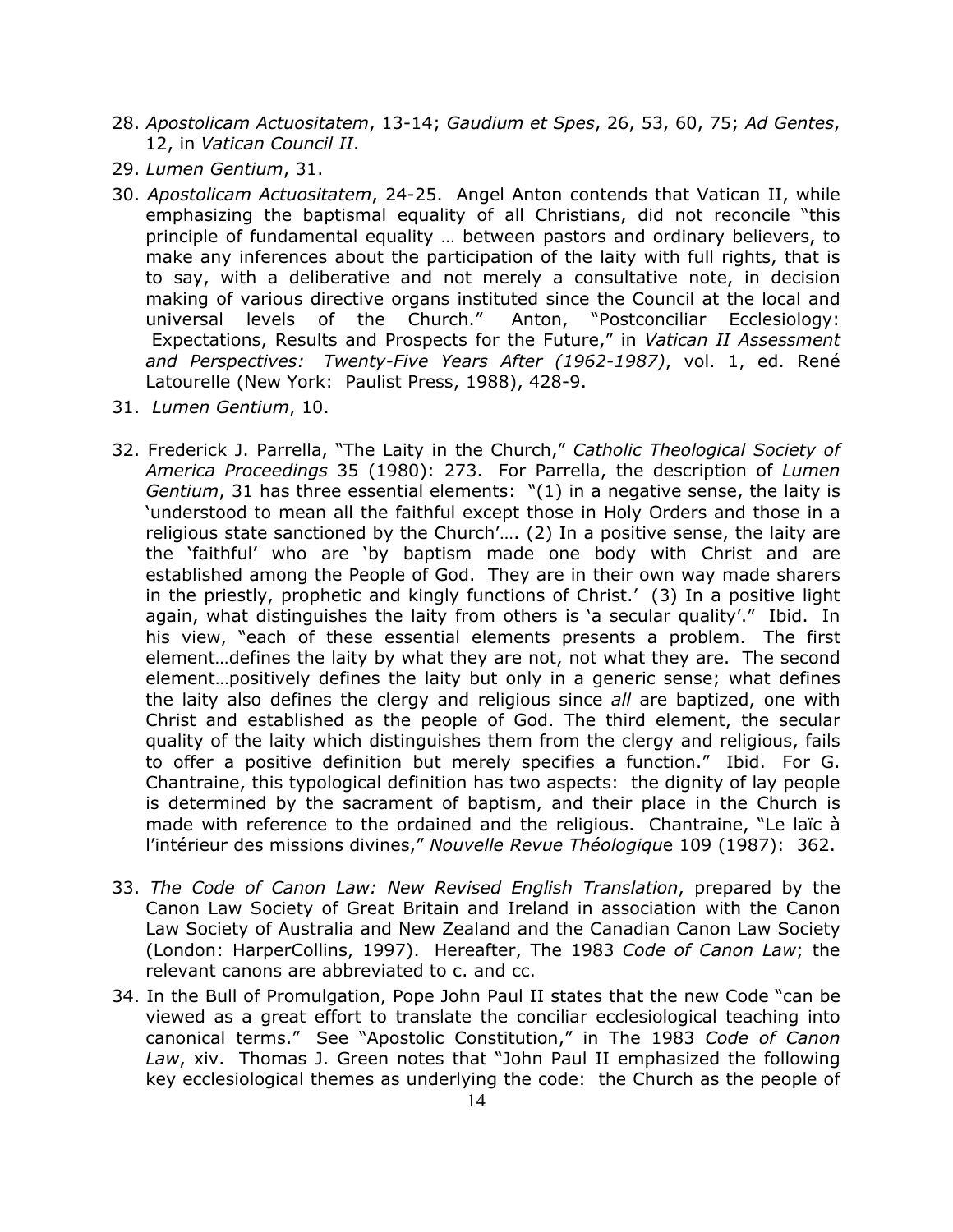God; hierarchical authority as service; the Church as communion with its wideranging implications for universal Church-particular Church relationships and primacy-episcopacy relationship; the participation of all the faithful in the threefold functions (*munera*) of Christ with its profound implications for their fundamental rights and duties; and, finally, the importance of the Church's ecumenical commitment". Green, "The Church and the Law," in *The Gift of the Church*, 374-5.

- 35. Canon 207 says: "By divine institution, among Christ's faithful there are in the Church sacred ministers, who in law are also called clerics; the others are called lay people." The 1983 *Code of Canon Law*, 44.
- 36. The 1983 *Code of Canon Law*, c. 207.
- 37. *Lumen Gentium*, 31.
- 38. Elissa Rinere, "Conciliar and Canonical Applications of 'Ministry' to the Laity," *The Jurist* 47 (1987): 205. This paper provides a summary of her doctoral research on the subject, "The Term 'Ministry' as Applied to the Laity in the Documents of Vatican II, Post Conciliar Documents of the Apostolic See, and the 1983 Code of Canon Law," *Canon Law Studies* 519 (Washington: The Catholic University of America, 1986).
- 39. Elissa Rinere, "Conciliar and Canonical Applications of 'Ministry' to the Laity," 205-16. Jon Nilson observes that "Vatican II did not foresee all the lay roles and ministries that would emerge since the council." Nilson, "The Laity," 407.
- 40. Analyzing *Lumen Gentium*, 33 and 35, Louis Ligier argues that lay people "can in certain circumstances 'stand in' for ministers of the Church in order to perform cultic and sacramental functions in their place." Ligier, "'Lay Ministries' and Their Foundations in the Documents of Vatican II," in *Vatican II Assessment and Perspectives: Twenty-Five Years after (1962-1987)*, 164.
- 41. Giving an address to the new cardinals on 20 February 1946, Pius XII declared that "…the faithful, and precisely the Lay, are in the front line of the Church; for them the Church is the vital principle of human society. That is why they, especially they, must be constantly more and more clearly aware not only of being part of the Church but of being the Church, that is to say, the community of the faithful….They are the Church." See "Acta PII PP. XII: Allocutiones I," *Acta Apostolicae Sedis* 38:5 (1 April 1946), 149.
- 42. Vatican II adopted the traditional *tria munera* (triple office) schema that Yves M. J. Congar had used as a framework for his classic work *Jalons pour une théologie du laïcat* [Milestones for a Theology of the Laity] (Paris: Les Editions du Cerf, 1953). An English version of the book appeared as *Lay People in the Church*; see n. 5 above. Earlier, Congar translated a paper by J. Fuchs who wrote a dissertation in 1941 arguing that the triple office schema has a Protestant origin. See "Origines d'une triologie ecclésiologique à l'époque rationaliste de la théologie," *Revue des sciences philosophiques et théologiques*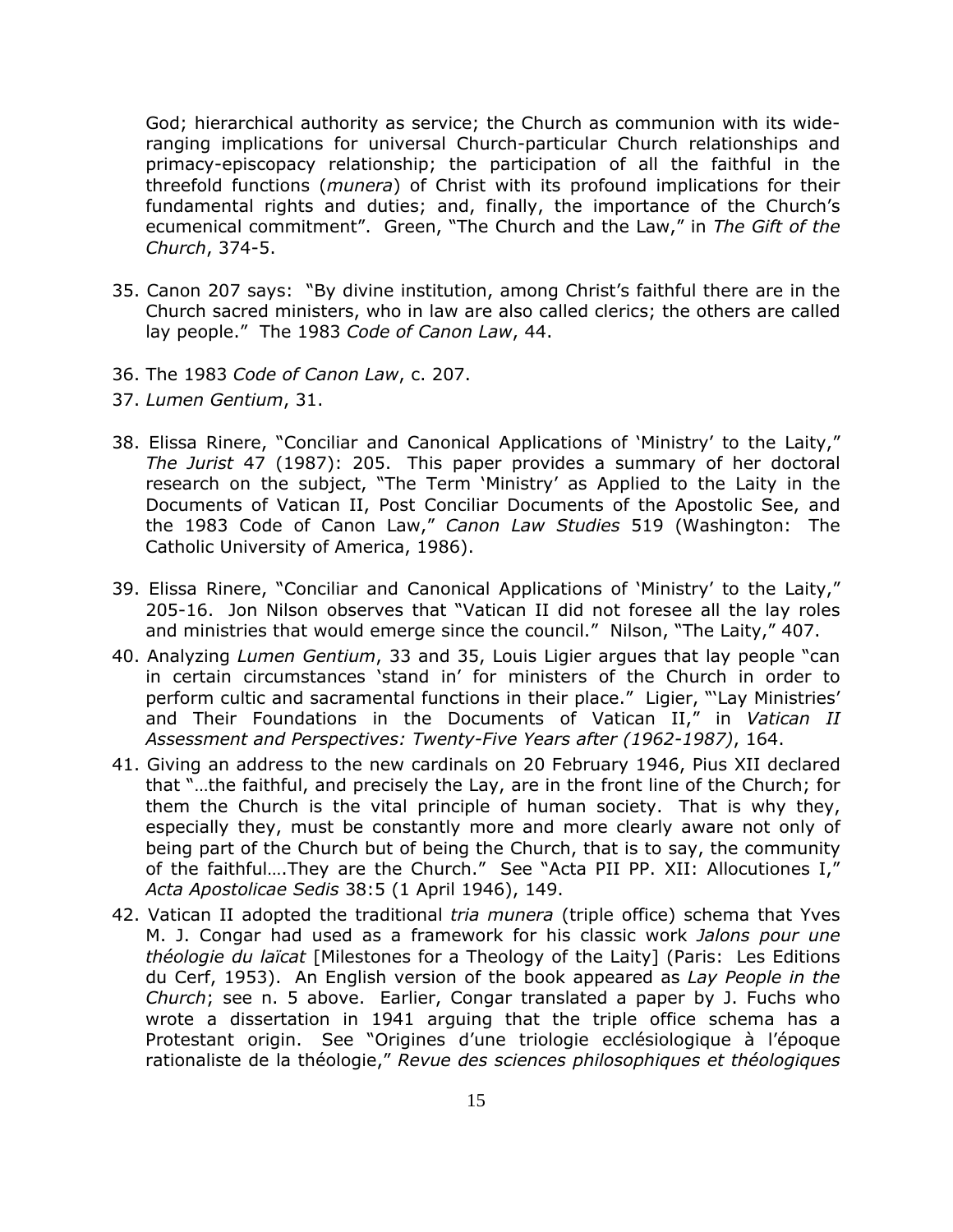53 (1969): 185-211. Congar would continue to employ the *tria munera* schema to describe the functions of the laity. See "Sur la Trilogie: Prophète-Roi-Prêtre," *Revue des sciences philosophiques et théologique* 67 (1983): 97- 115. In another article, "Prêtre, Roi, Prophète," he observes that the Second Vatican Council applied the trilogy to Christ, the laity and ordained ministers: for the ordained the Council followed the order "*docteur*, *prêtre*, *pasteur*/*roi*," (teacher, priest, shepherd/king) and used "*prêtre*, *prophète*, *roi*" (priest, prophet, king) when referring to lay people. See *Seminarium* 23 (1983): 71. Of the several postconciliar papers which illustrate the development of Congar's thought, the most important text dealing with the role of the laity is a 1971 paper, which appeared a year later in English. See Yves Congar, "Mon cheminement dans la théologie du laïcat et des ministères," in *Ministères et communion ecclésiale* (Paris: Les Editions du Cerf, 1971), 9-30; idem, "My Path-Findings in the Theology of Laity and Ministries," *The Jurist* 32 (1972): 184. This 1971 paper is vintage Congar, who, at the age of 67, engaged in a *retractatio* revisiting several theses of his earlier book. See "Quelques problèmes touchant les ministères," *Nouvelle Revue Théologique* 93 (1971): 792, n. 13.

- 43. Doohan, "Theology of the Laity," ed. Glazier-Hellwig, 494.
- 44. Doohan, "Theology of the Laity," ed. Fink, 639.
- 45. Doohan, "Theology of the Laity," ed. Fink, 639-40; idem, *Laity's Mission in the Local Church: Setting a New Direction* (San Francisco: Harper & Row, 1986), 4- 5; idem, *The Lay-Centered Church: Theology and Spirituality* (Minneapolis, Minn.: Winston Press, 1984), 4-23; idem, "Contemporary Theologies of the Laity: An Overview since Vatican II," *Communio* 7 (1980): 228-41.
- 46. Doohan, *Laity's Mission in the Local Church*, 5.
- 47. Ibid., 5-6.
- 48. John A. Collins observes that "over the past fifty years the word 'ministry' has ceased to mean what it used to mean in ecclesiology. Always once referring to the ordained leadership and pastoral practice of a church, the term was actually only lightly used within Roman Catholic circles, and there more often than not had a reference to ministry in Protestant practice …. Within a few years of the conclusion of the Second Vatican Council such ingrained usage quickly underwent a full circle of change …. The words 'mission,' 'apostolate' and 'ministry' itself applied indiscriminately to hierarchical and lay participation in the pastoral life of the Church." Collins, "Fitting Lay Ministries into a Theology of Ministry: Responding to an American Consensus," *Worship* 79, no. 2 (March 2005): 156. For instance, ministerial words in *Gaudium et Spes*, 38 apply only to the laity while in *Lumen Gentium*, 24 they refer to the office of bishops. Ibid., 156-7.
- 49. H. Richard McCord, "Lay Ministry: Living Its Questions," *Origins* 19, No. 46 (19 April 1990): 757. Neil Ormerod observes that *Sacramentum Mundi* (1968-70) "has no entry on ministry at all," and the *New Catholic Encyclopedia* (1967-79)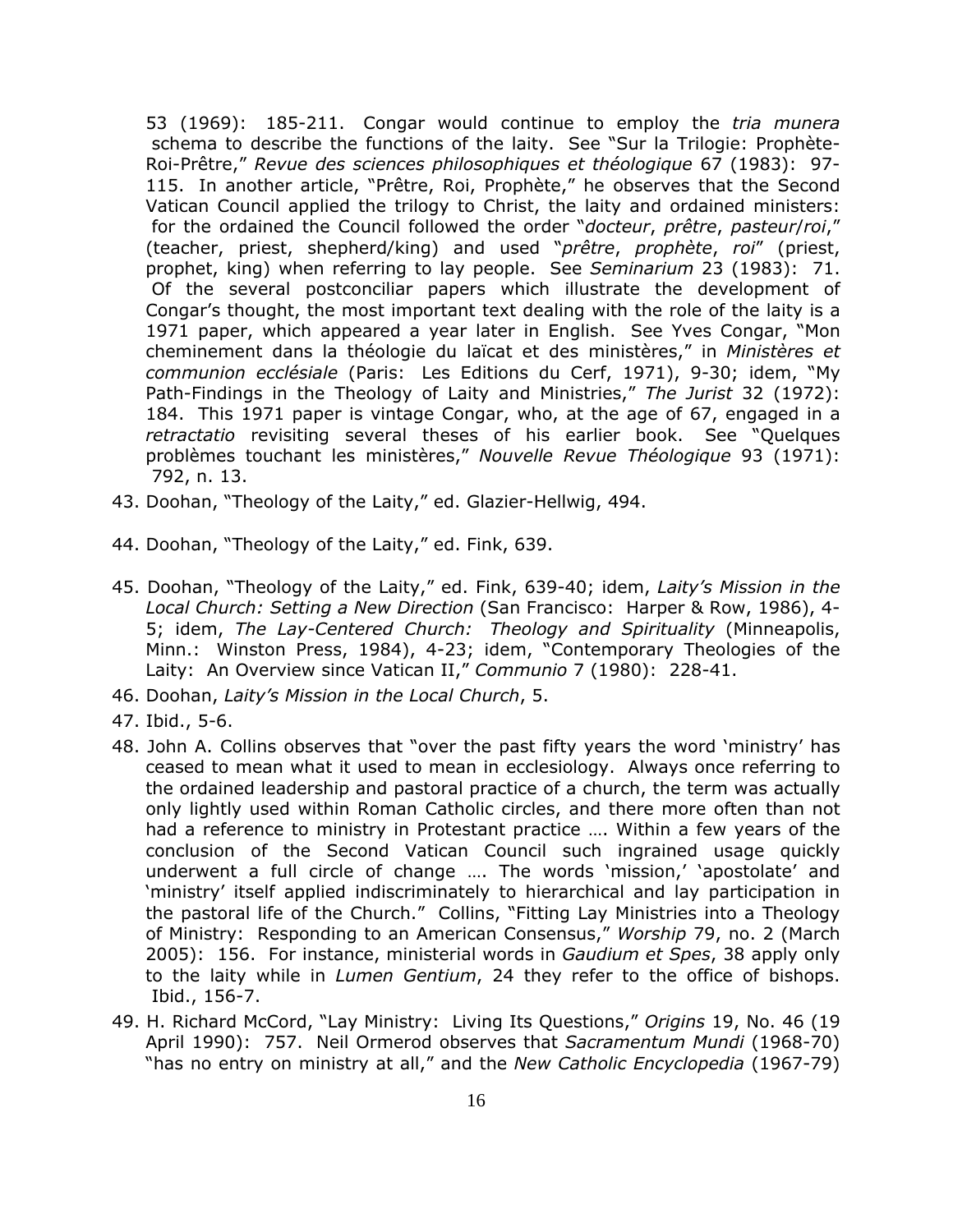"has a telling heading, 'Ministry, Protestant'." Ormerod, "Mission and Ministry in the Wake of Vatican II," *Australian EJournal of Theology* 1 (August 2003): 2.

- 50. James A. Coriden, "Ministry," *Chicago Studies* (Fall 1976): 305.
- 51. "The Chicago Declaration of Christian Concern," in *Challenge to the Laity*, ed. Ed Marciniak et al. (Huntington, Ind.: Our Sunday Visitor, 1980), 20-3.
- 52. Ibid.
- 53. Second General Conference of Latin American Bishops, "The Church in the Present-Day Transformation of Latin America in the Light of the Council" (Medellin, Colombia, August 26-September 6, 1968), in *Liberation Theology: A Documentary History*, edited with introductions, commentary and translations by Alfred T. Hennelly (Maryknoll, NY: Orbis Books, 1990), 99. In Peru, nineteen Church organizations jointly offered suggestions to the Peruvian bishops attending the Medellín Conference, emphasizing that lay people "cannot evade their commitment to social change," and must "participate in the church's work of evangelization, sanctification, and service." See Peruvian Organizations, "The Role of the Laity, (June 1-2, 1968)," ibid., 84-88.
- 54. [Latin American Bishops], Third General Conference of the Latin American Bishops, "Evangelization in Latin America's Present and Future" (Pueblo de los Angeles, Mexico, January 27-February 13, 1979), in *Liberation Theology: A Documentary History*, 225-58. Paulo Freire defines conscientization *conscientização* in Portuguese—as a "probing of the ambience, of reality," or a "commitment in time" because it goes deeper than the French expression *prise de conscience* and "implies a historical commitment." See his 1970 paper, "Conscientizing as a Way of Liberating;" ibid., 6-7.
- 55. World Council of Churches, *Baptism, Eucharist and Ministry*, Faith and Order, Paper No. 111 (Geneva: World Council of Churches, 1982), 24.
- 56. Joseph A. Komonchak, "Church and Ministry," *The Jurist* 43, no. 2 (1983): 283-4.
- 57. George H. Tavard, *A Theology of Ministry* (Wilmington, Del.: Michael Glazier, 1983), 128.
- 58. Thomas Franklin O'Meara, *Theology of Ministry* (New York: Paulist Press, 1983), 142.
- 59. Ibid. 136. O'Meara also surveys the change in the meaning of "ministry" in six historical periods of the Church, and argues that each of these periods still has some bearing on the theory and praxis of ministry today. Ibid., 95-133, esp. 97-8. The first period is a "move from communal diversity and universality to a small number of ministries with prominence given to the service of leadership (*episcopalization*) and a further alteration of fulltime ministry to a sacral statement (*sacerdotalization*)." The second period of "*monasticization*" involves "the reforming and ministerial expansion of the monastery." The "dominance of one structure in the order of offices (*hierarchization*)" represents the third period. The "*pastorization* of ministry" wrought by the Reformation represents the fourth, followed by "the Counter-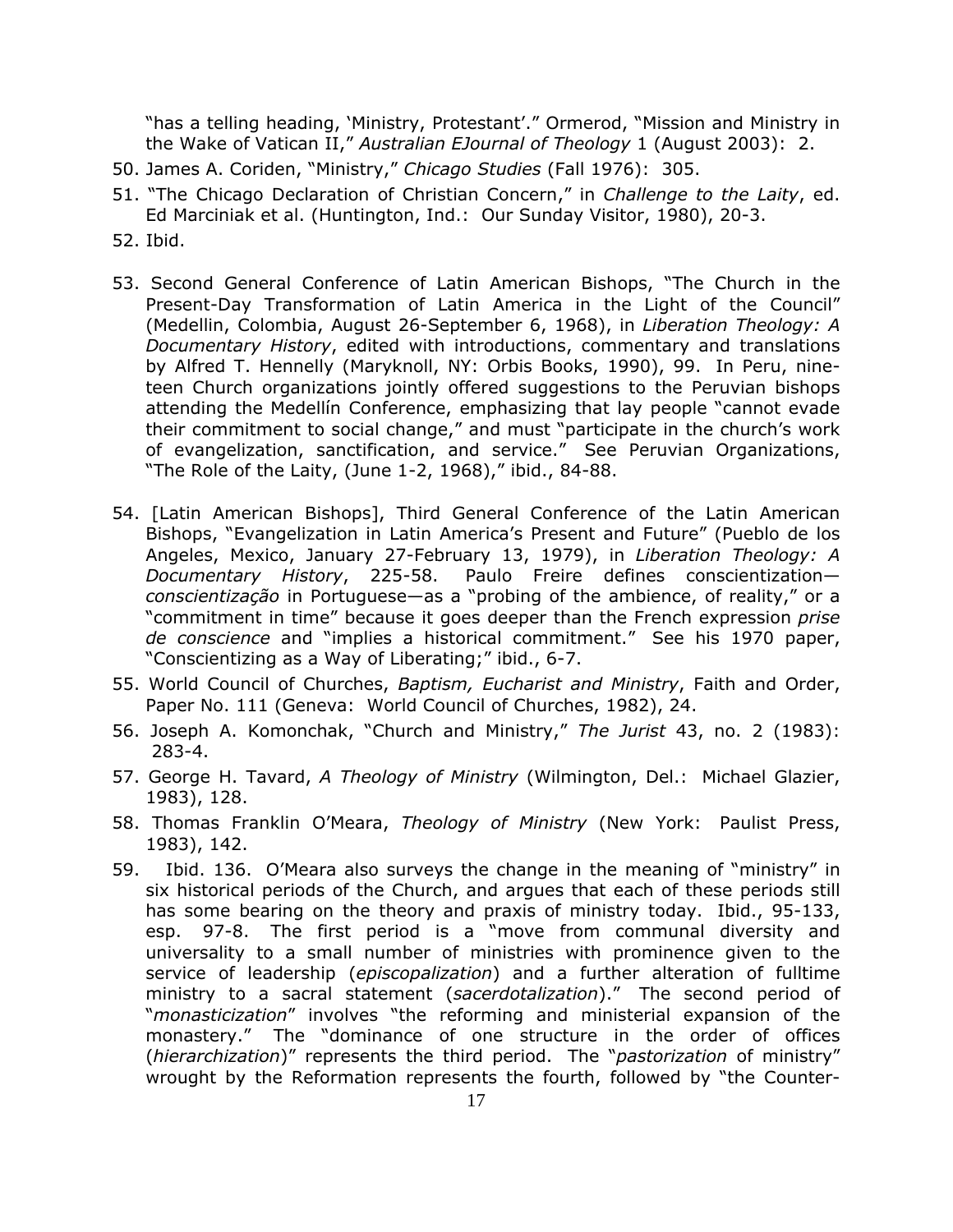Reformation's organization of ministry along the lines of Baroque papacy and spirituality" where the Pope emerged as the source of all ministries. Finally, the "*romanticization* of the ministry" in the nineteenth century." Ibid., 97-8. Paul Bernier expands O'Meara's schema into thirteen periods or movements by breaking down O'Meara's periods into shorter time frames and adding two periods to cover the post-Vatican years. See *Ministry in the Church: A Historical and Pastoral Approach* (Mystic, Conn.: Twenty-Third Publications, 1992), 11-278

- 60. See The 1983 *Code of Canon Law*, cc. 230, 759, 910, 943, 1481, 1502, and 1634; Elissa Rinere, "Conciliar and Canonical Applications of 'Ministry' to the Laity," 216-20. The *Codex* makes use of the "priest-prophet-king" schema in its structure and content, separating codification concerning *munus regendi* (not mentioned by name in the title of Book II) from that concerning *munus docendi* (Book III) and *munus sanctificandi* (Book IV)." See The 1983 *Code of Canon Law*, cc. 204-1253.
- 61. Elissa Rinere, "Conciliar and Canonical Applications of 'Ministry' to the Laity," 216-19. For John Alesandro, "there is still ambivalence in the code: Are laity true lay ministers or are they only supplementary ministers?" See "The Code of Canon Law: Past, Present and Future," *Origins* 37, no. 23 (15 November 2007): 362. Rik Torfs notes that "*munus* does not refer to a specific office but to major tasks which operate also through offices." See "*Auctoritas* – *potestas* – *jurisdictio* – *facultas* – *officium* – *munus*: A Conceptual Analysis," *Concilium* 197 (April 1988): 69. According to Torfs, the term *munus* occurs less than two hundred times in the 1983 Code, and "in many of these instances it appears in the application (task)." Ibid., 70. On the other hand, the term *officium* is used some 260 times in the 1983 Code, and mainly refers to an "ecclesiastical office." Ibid., 68-9.
- 62. The 1983 *Code of Canon Law*, cc. 225-226.
- 63. The 1983 *Code of Canon Law*, cc. 145, 229, 230, 339, 443, 493-4, 451, 483, 494, 451, 536-7, 617, 620-1,627, 636, 651, 1168, 1424, 1428, 1435.
- 64. The 1983 *Code of Canon Law*, cc. 129, 228, 274, 764, 766, 785, 812, 1111-2, 1421. According to the *Codex*, the people of God is made up of the baptized faithful, who are called, "each according to his or her particular condition, to exercise the mission which God entrusted to the Church to fulfill in the world." Ibid., c. 204.
- 65. Edward Schillebeeckx, *The Church with a Human Face: A New and Expanded Theology of Ministry* (London: SCM Press, 1985), 3-4, 266; idem, *Ministry: Leadership in the Community of Jesus Christ* (New York: Crossroad, 1981); also published as *Ministry: A Case for Change* (London: SCM Press, 1981).
- 66. Cardinal Joseph Bernardin, "Ministry: In Service of One Another," *Origins* 15, no. 9 (1 August 1985): 136. For Bernadin, ministry is "ultimately directed toward establishing a life in communion with God and with one another, a way of life which manifests the kingdom of God in our midst." Ibid., 135. In his view, ministries and ministers could be differentiated in five ways: by different forms of ecclesial recognition and designation; according to the amount of time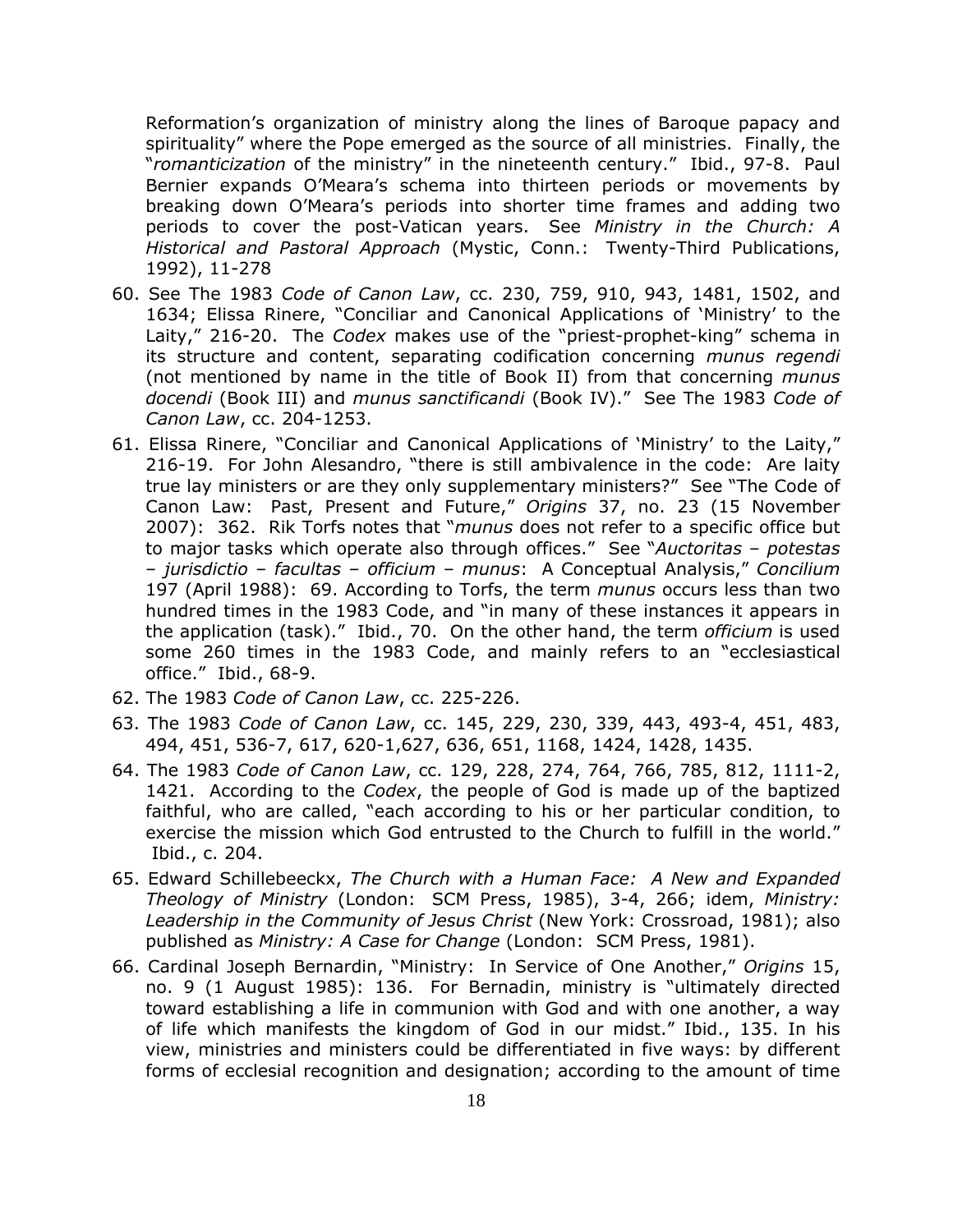they devote to their ministry; through the specification of their activities; depending on the background and skills required to undertake the ministries; and according to the setting in which the service is provided. Ibid., 137. It is noteworthy that, for Greek Orthodox theologian John D. Zizioulas, "it is the ministry that more than anything else renders the Church a *relational* reality, i.e., a mystery of love, reflecting here and now the very life of the Trinitarian God," which is constantly revealed by way of a *double movement*: (i) as a baptismal movement which renders the Church a community existentially "dead to the world" and hence separated from it, and (ii) as a eucharistic movement which relates to the world by "referring" it to God as *anaphora* and by bringing to it the blessings of God's life and the taste of the Kingdom to come. It is this double movement of the Church's relational nature that makes the ministry realize its relational character as a movement of the Church both *ad intra* and *ad extra*. See *Being as Communion: Studies in Personhood and the Church* (New York: St. Vladimir's Seminary Press, 2002), 220-1.

- 67. Robert L. Kinast, *Caring for Society: A Theological Interpretation of Lay Ministry* (Chicago: The Thomas More Press, 1985), 61. For Kinast, the experiential meaning of lay ministry encompasses several overlapping and interconnecting feelings ranging from importance to authenticity, from equality to complementarity, from ownership to stewardship. Ibid., 65.
- 68. Sharon A. Euart, "Council, Code and Laity," *The Jurist* 47, no. 2 (1987): 496.
- 69. Cincinnati Archdiocesan Pastoral Council, "An Expanded View of Ministry," *Origins* 16, no. 31 (15 January 1987): 553, 555.
- 70. These levels of ministry are: (i) General/universal ministry as any service rendered to others, rooted in our humanity, having nothing intrinsically to do with religion; (ii) General/specific ministry as a special service rendered to others, rooted in competence, performed by people who are certified or validated; (iii) Christian/universal ministry as any service rendered to others in Christ and because of Christ, rooted in baptism and confirmation; in this sense every Christian is called to ministry; (iv) Christian/specific ministry as a service rendered in the name of the Church and for the sake of its mission, based on some action of designation by the Church, performed by a small number of Church members. See Richard P. McBrien, *Ministry: A Theological, Pastoral Handbook* (San Francisco: HarperCollins, 1988), 11-4.
- 71. John Paul II, "*Christifideles Laici*: Apostolic Exhortation on the Vocation and Mission of the Lay Faithful in the Church and in the World," *Origins* 18, no. 35 (9 February 1989): 23.
- 72. John E. Linnan, "Ministry since Vatican II: A Time of Change and Growth," *New Theology Review* 3 (1990): 44.
- 73. Michael G. Lawler, *A Theology of Ministry* (Kansas City, Mo.: Sheed & Ward, 1990), 28; see also Michael G. Lawler and Thomas J. Shanahan, *Church: A Spirited Communion* (Collegeville, Minn.: The Liturgical Press, 1995), 64.
- 74. Kenan B. Osborne, *Ministry: Lay Ministry in the Roman Catholic Church*, 530-1.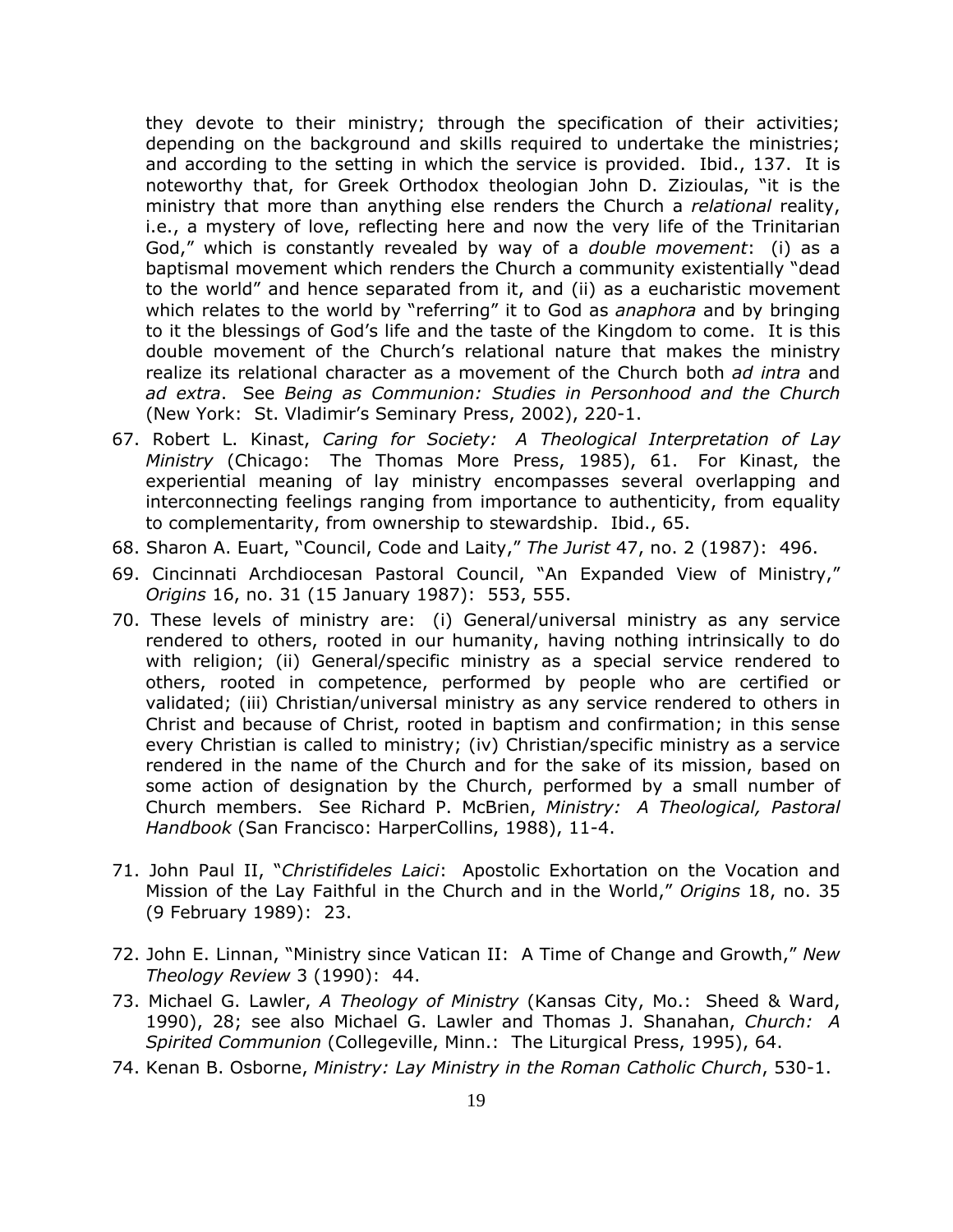- 75. Ibid., 597.
- 76. Ibid., 540-1.
- 77. John N. Collins, "A Ministry for Tomorrow's Church," *Journal of Ecumenical Studies* 32, no. 2 (Spring 1995): 169.
- 78. Bishops' Conference of England and Wales, *The Sign We Give* (Essex, England: Matthew James, 1995), 18.
- 79. National Conference of Catholic Bishops, "Called and Gifted: The American Catholic Laity, 1980, Reflections of the U.S. Bishops," *Origins* (27 November 1980): 369, 371-3; *Called and Gifted for the Third Millennium* (Washington, D.C.: United States Catholic Conference, 1995), available at <http://www.nccbuscc.org/laity/calle-den.htm> (accessed 7 July 2003).
- 80. Ibid., 10. Avery Dulles notes that the U.S. Bishops' 1995 document makes a clear distinction between "the two areas of lay activity: their witness and service in secular society and their service to the church, calling only the latter ecclesial lay ministry." Dulles, "Can Laity Properly Be Called 'Ministers'?" *Origins* 35, no. 44 (20 April 2006): 729. In 1999 the U.S. Bishops' Subcommittee on Lay Ministry issued another report under the title of *Lay Ecclesial Ministry: The State of the Questions: A Report of the Subcommittee on Lay Ministry* (Washington, D.C.: Committee on the Laity, United States Conference of Catholic Bishops, 1999), this time focusing on lay ecclesial ministry as the new phenomenon of the Church. In 2005 the U.S. bishops revisited the theme, and emphasized the basis of lay ecclesial ministry on both the individual call to ministry and the collective participation in the mission of the Church. See "Co-workers in the Vineyard of the Lord," *Origins* 35, no. 25 (1 December 2005): 405-27. This document provides further clarification: "The ministry is *lay* because it is service done by laypersons. The sacramental basis is the sacrament of initiation, not the sacrament of ordination. The ministry is *ecclesial* because it has a place within the community of the church, whose communion and mission it serves, and because it is submitted to the discernment, authorization and supervision of the hierarchy. Finally, it is *ministry* because it is a participation in the threefold ministry of Christ, who is priest, prophet and king." Ibid., 408.
- 81. Eight Vatican Offices, "Instruction: On Certain Questions Regard-ing Collaboration of Nonordained Faithful in the Sacred Ministry of Priests," *Origins* 27 (17 November 1997): 397, 399-411. In a commentary on this document, Cardinal Joseph Ratzinger states its purpose as "to avoid, on the one hand, an undervaluing of the ordained ministry and a falling into a 'Protestantization' of the concepts of ministry and even of the Church herself, and, on the other, the risk of a 'clericalization' of the laity." Ratzinger, "Unity of the Church's Mission Involves Diversity of Ministries," *L'Osservatore Romano* 17 (29 April 1998): 18. Ratzinger warns against "a 'functionalistic' conception of the ministry, which sees the ministry of 'pastor' as a *function* and not as an *ontological sacramental reality*." Ibid. Edward Hahnenberg observes that "while at points the document helpfully distinguishes different ministerial tasks, its vision of the priest's sacred